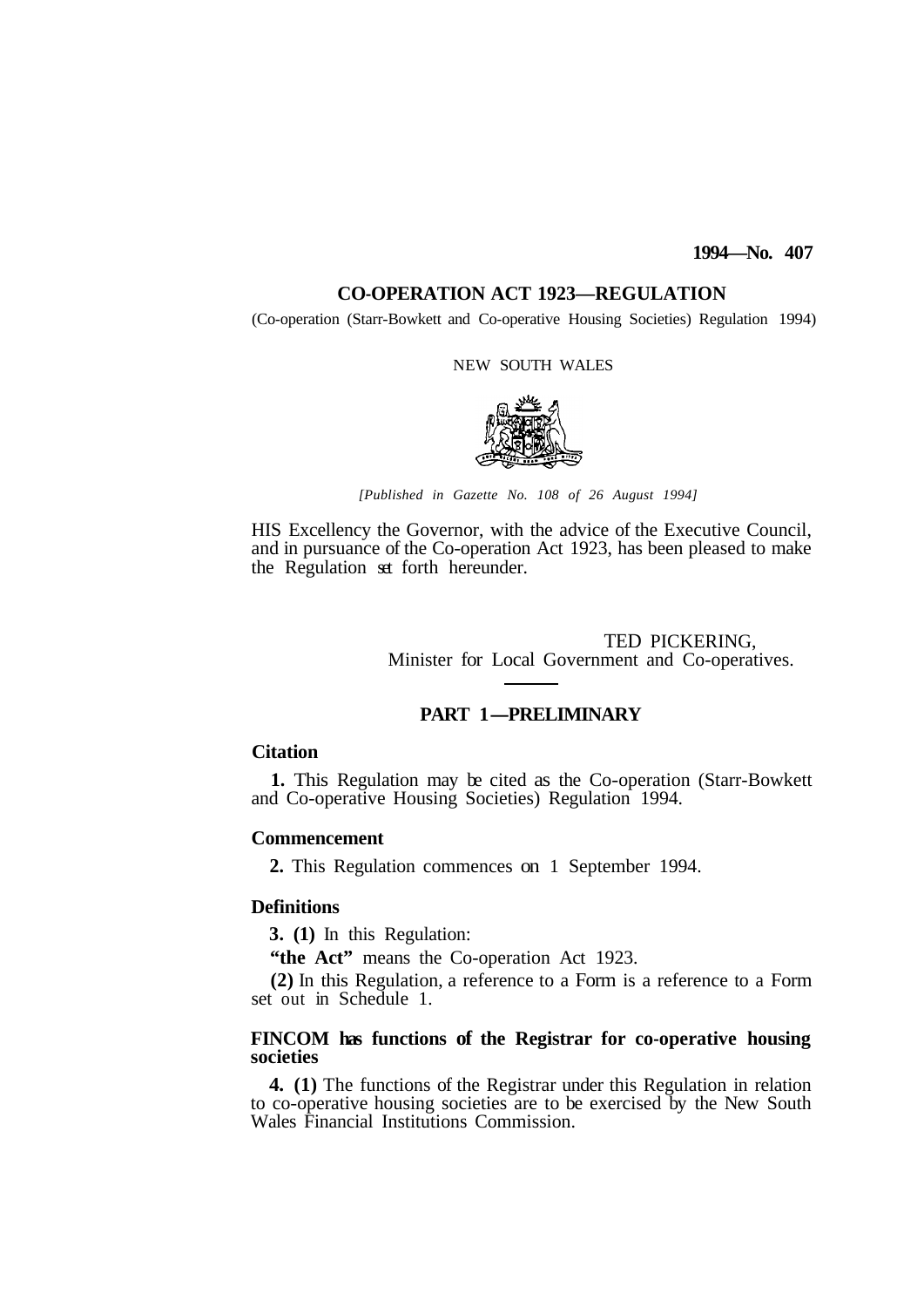**(2)** For that purpose, a reference in this Act to the Registrar is, in relation to the application of this Regulation in respect of co-operative housing societies, to be read as a reference to that Commission.

# **PART 2—FORMATION OF SOCIETY**

## **Application to register**

to the Registrar in the form approved by the Registrar. **5.** An application for registration of a society is to be made in writing

#### **Declaration to accompany application**

**6.** The statutory declaration by the chairperson and secretary of the formation meeting of a society to accompany the application for registration is to be in a form approved by the Registrar.

#### **Statement**

**7.** An application must, if so required by the Registrar, be accompanied by a statement setting forth the numbers of the society rules which contain the various matters referred to in section 82 of the Act or the regulations under that section or which may by the Act be prescribed in the rules.

## **List of directors**

Registrar is to be furnished in a form approved by the Registrar. **8.** A list of directors required by the Act to be furnished to the

## **List of members of a society**

**9.** The list of applicants for membership referred to in section 39 (5) (e) of the Act is to be provided in a form approved by the Registrar.

## **Certificate of incorporation**

in the form of Form 1. **10.** The certificate of incorporation of a society under the Act is to be

# **Certificate of registration**

Act is to be in a form approved by the Registrar. **11.** The certificate of registration of a society and its rules under the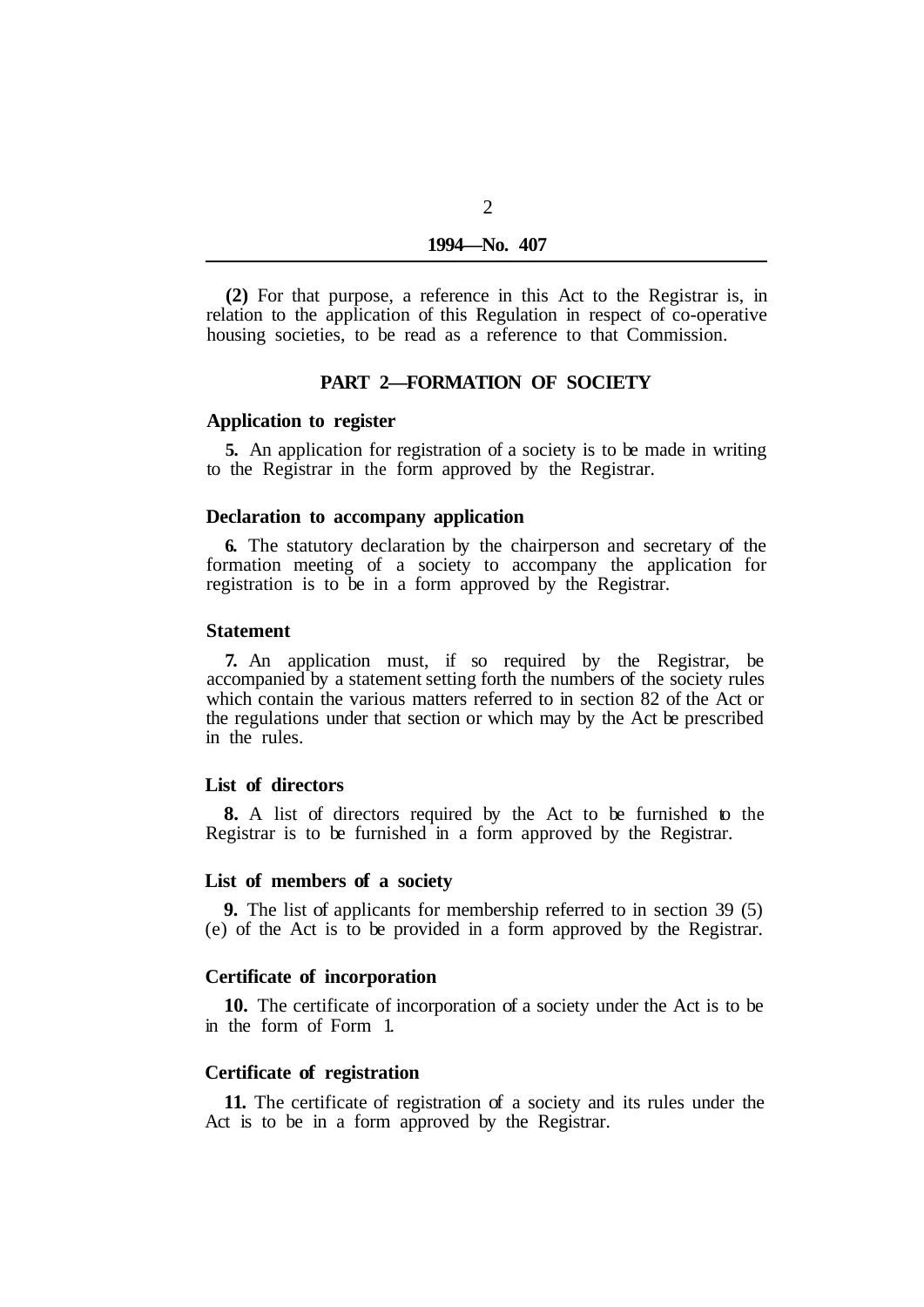# **Application by company to register**

the form of Form 2. **12.** An application pursuant to section 44A of the Act is to be made in

# **PART 3—AMALGAMATION OF SOCIETIES**

## **Application for registration**

be made in duplicate in the form of Form 3. **13.** An application for registration of amalgamation of societies is to

#### **Certificate of incorporation**

**14.** The certificate of incorporation of a society formed by the amalgamation of one or more societies is to be in the form of Form 1.

# **Gazette notice of amalgamation**

form of Form 4. **15.** The notice required by section 43 (3) of the Act is to be in the

## **PART 4—AFFAIRS OF SOCIETIES**

## **Registered office**

registration is to be registered as its registered office. **16.** The office of a society as disclosed in its rules at the time of

## **Change of address**

**17.** Notice of any change of address of the registered office of a society is to be signed by the secretary of the society, and is to be in the form approved by the Registrar. The notice is to be given in duplicate.

## **Change of name of a society**

**18. (1)** An application for registration of a change of name of a society is to be made in a form approved by the Registrar and is to be made in duplicate within one month after the meeting at which the special resolution authorising the change was passed.

- **(2)** The application is to be accompanied by:
- (a) the certificate of incorporation of the society; and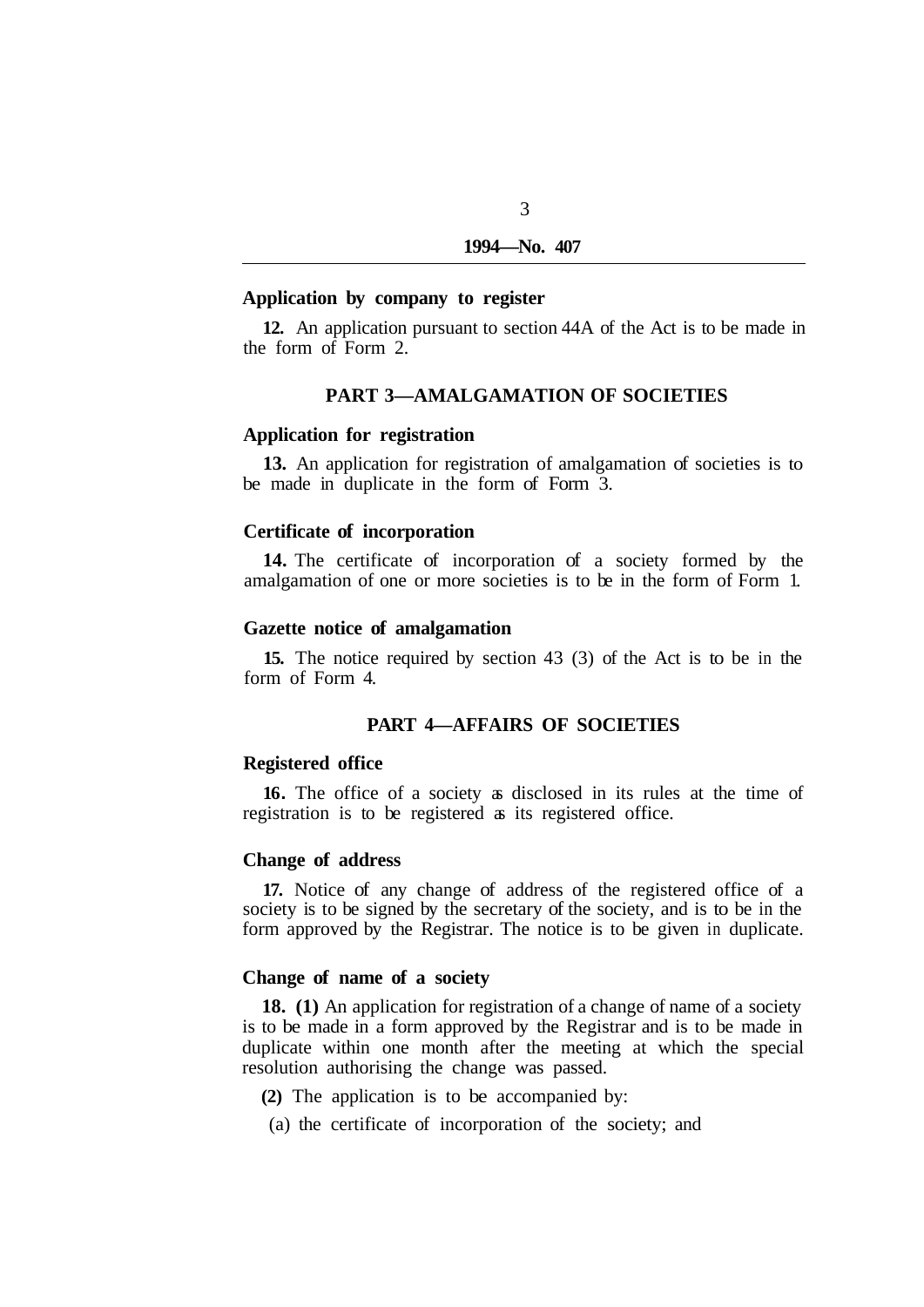(b) an application for registration of the alteration of the society's rules and of the special resolution relating to the alteration, in a form approved by the Registrar.

#### **Advertisement of change of name**

**19. (1)** Within 28 days after the registration of a change of name of a society, the Registrar must cause the change of name to be advertised in the Government Gazette.

**(2)** Within the same period, the society must cause the change of name to be advertised in at least one newspaper circulating in the locality in which the registered office of the society is situated.

# **Certificate of incorporation**

of name is to be in the form of Form 5. **20.** A new certificate of incorporation issued consequent on the change

#### **Deceased members**

amount is \$l0,000. **21.** For the purposes of section 59 (2A) of the Act, the prescribed

# **Application by company for exemption from provisions of section 61 (1) of the Act**

**22.** An application to the Registrar pursuant to the provisions of section 61 (4A) of the Act is to be accompanied by:

- (a) 2 copies of the memorandum and articles of association of the company certified by the secretary or manager of the company as being the memorandum and articles of association of such company in force at the date of the application; and
- (b) one copy of the balance sheet and profit and loss account and the auditor's report for the financial year of the company immediately preceding the date of the application.

# **Additional powers**

**23. (1)** A co-operative housing society may, if authorised by its rules, as incidental to the object referred to in section 16 (3) of the Act, sell or transfer mortgages under a scheme approved by the Director of Housing.

**(2)** A society which is authorised by its rules to raise money by issuing, discounting or otherwise dealing with bills of exchange may give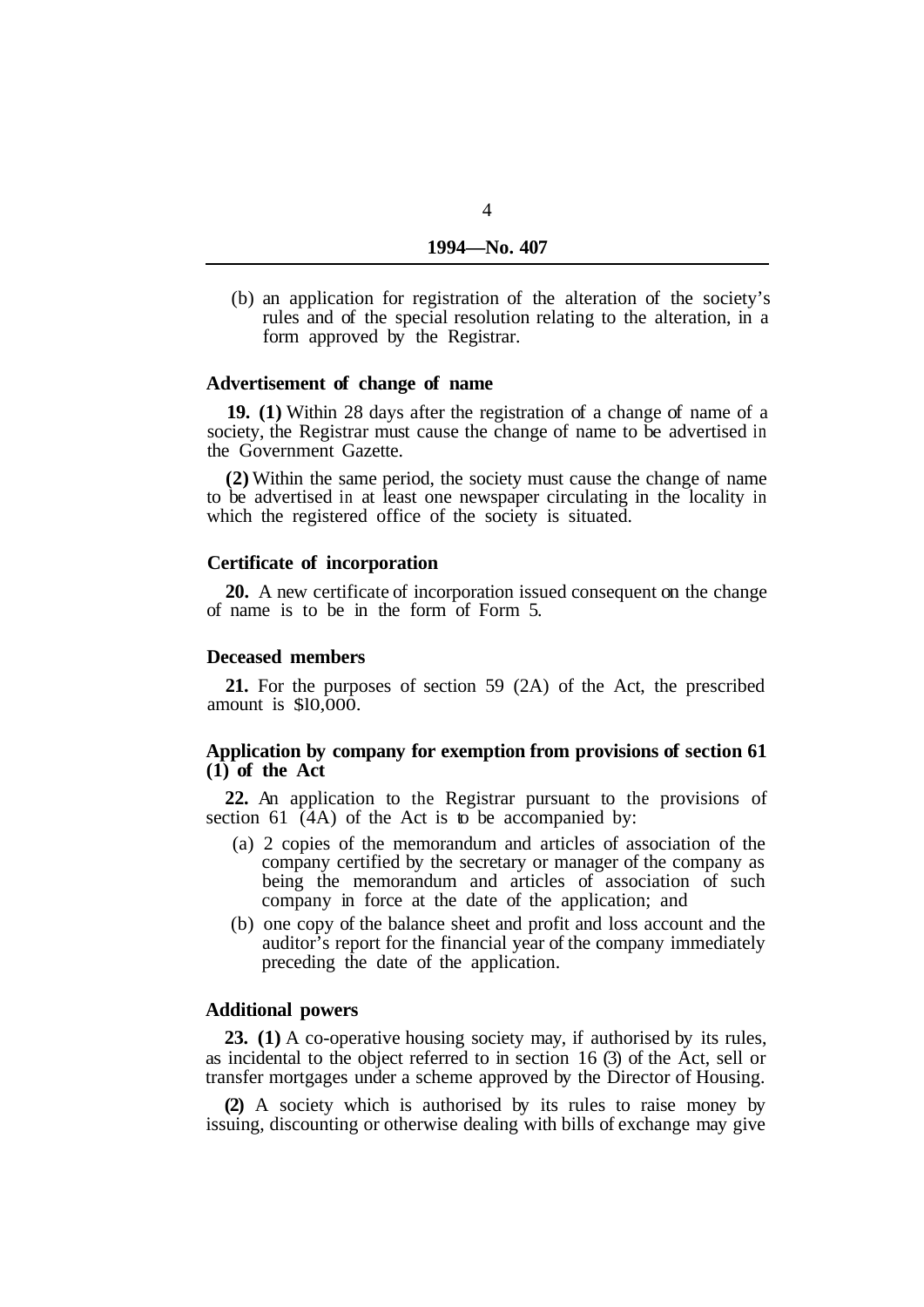| 1994—No. | 407 |
|----------|-----|
|          |     |

security in such manner as the society thinks fit for the performance of any of its obligations (whether present or future) arising from its raising of money by any of those means. In particular, a society may give security by legal or equitable mortgage charged on the undertaking of the society or on all or any part of the property and rights (both present and future) of the society, including its uncalled or unpaid capital, subscriptions, loan payments and other money.

# **Additional powers of associations**

**24. (1)** An association may, unless otherwise provided by its rules:

- (a) guarantee the payment of any amount which a component society of the association is or will be liable to pay; or
- (b) make a secured loan to a person who is a member of a component society of the association for purposes connected with the support by the member of the objects of the component society; or
- (c) make a secured loan to any company or other body corporate if shares in it can be purchased by a component society of the association pursuant to section 68 (3A) of the Act (company or other body corporate rendering special services).
- **(2)** In subclause (1):
- **"secured loan"** means a loan secured by mortgage (including debenture, lien or charge) given by the person, company or other body corporate to whom the loan is made which makes any property of the person, company or other body corporate liable specifically or otherwise.

# **Investment of funds**

**25. (1)** Pursuant to section 68 (1) (c) of the Act, a society may invest any of its funds by loan to another society secured by a debenture given by that other society which makes any property of that other society liable specifically or otherwise.

**(2)** Pursuant to section 68 (1) (c) of the Act, a society may invest any of its funds by loan to a subsidiary corporation (including a subsidiary society) of the society but only if:

- (a) the whole of the issued share capital of the corporation is beneficially owned by the society; or
- (b) the loan is secured by a debenture issued by the corporation which makes any property of the corporation liable specifically or otherwise.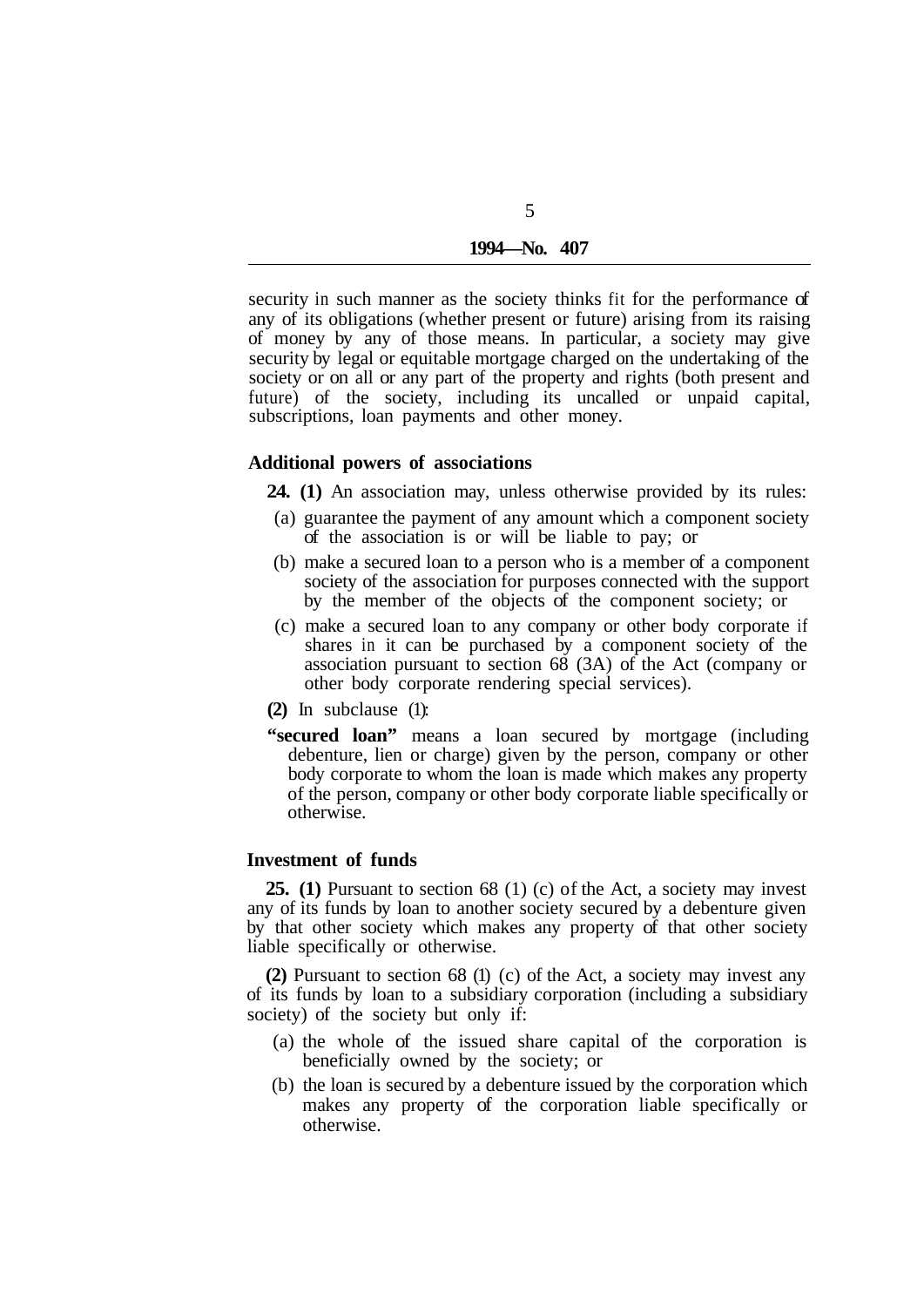**(3)** For the purposes of section 68 (1) (b) of the Act, a bank authorised to carry on the business of banking under any law of the Commonwealth or of a State or Territory of the Commonwealth is a prescribed bank.

**(4)** For the purposes of section 68 (1) (c) of the Act a transferable deposit with the Primary Industry Bank of Australia Limited, even if the deposit is redeemable and its price exceeds the face value of the deposit, is prescribed as a security in which any funds of a society may be invested.

**(5)** For the purposes of section 68 (1) (c) of the Act, the following are prescribed as securities in which any funds of a society may be invested:

- (a) in the case of investment by a society other than an association:
	- (i) shares in any credit union registered under the Financial Institutions (NSW) Code;
	- (ii) a loan to such a credit union secured by a charge over the assets of the credit union;
	- (iii) a deposit with such a credit union;
- (b) in the case of investment by an association:
	- (i) shares in any credit union or association of credit unions registered under the Financial Institutions (NSW) Code;
	- (ii) a loan to such a credit union or association secured by a charge over the assets of the credit union or association;
	- (iii) a deposit with such a credit union.

# **Application for membership**

**26.** An application for membership of a society is to be made in a form approved by the Registrar. Applications must be filed in the records of the society.

# **Registration of alteration of rules**

**27.** An application for the registration of an alteration of the rules of a society and, as the case may require, of a special resolution relating to the alteration must:

- (a) be made in a form approved by the Registrar; and
- (b) be completed in accordance with any directions and instructions of the Registrar specified in, or relating to, the form approved by the Registrar; and
- (c) be lodged with the Registrar not later than 1 month after the passing of the resolution authorising the alteration.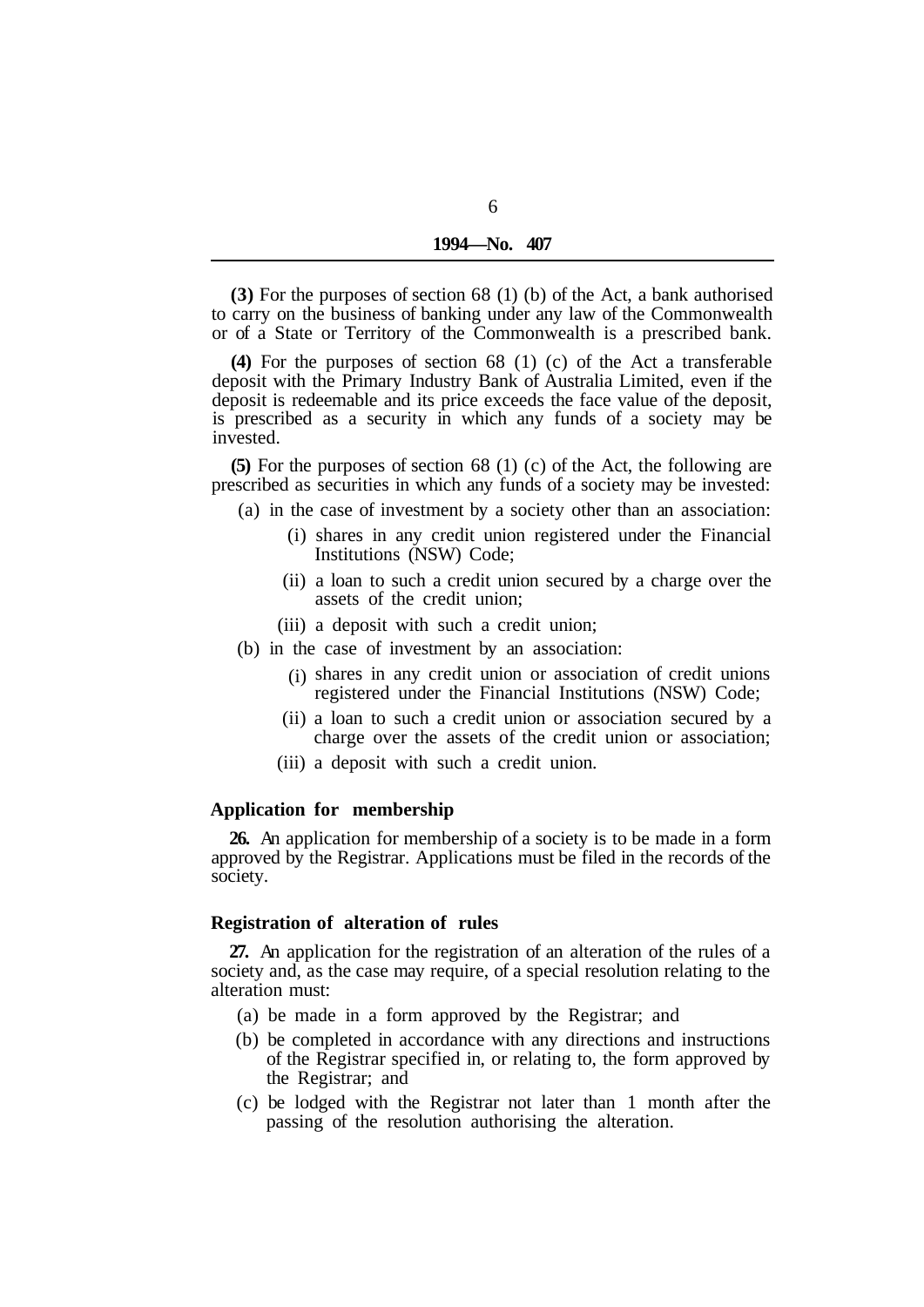## **Registration of special resolution**

**28.** An application for the registration of a special resolution, being a special resolution which does not relate to the alteration of the rules of a society, must:

- (a) be made in a form approved by the Registrar; and
- (b) be completed in accordance with any directions and instructions of the Registrar specified in, or relating to, the form approved by the Registrar; and
- (c) be lodged with the Registrar not later than 1 month after the passing of the special resolution.

#### **Minutes**

**29. (1)** Separate minute books are to be kept by the secretary of the meetings of the board of directors and of the society.

**(2)** At every ordinary and special meeting of the board or of the society, the secretary is to take minutes of the proceedings and is to record them in the minute book.

**(3)** The minutes of every meeting, ordinary or special, are to be taken into consideration as the first business of the next meeting of the board or of the society, as appropriate, that they may be confirmed, and are to be signed after confirmation by the chairperson of the meeting at which they are confirmed. A motion or discussion is not in order with respect to such minutes except with regard to their accuracy as a record of the proceedings.

**(4)** Minutes may be confirmed at any special meeting of the board or of the society.

**(5)** For the purposes of this clause, a minute book may be kept in loose leaf form but only if each leaf is numbered prior to its insertion in the book with a consecutive number and is signed by the chairperson and secretary of the meeting at which the minutes endorsed thereon are confirmed, and a record of the number of the folio and date of its insertion is entered in a separate portion of the records kept for the purpose and each such entry is initialled by the chairperson and secretary.

**(6)** Minutes are to be recorded in the minute book within 14 days of the date of the meeting the proceedings of which they record.

# **Payments by societies**

**30.** All payments made by a society must be made by cheque.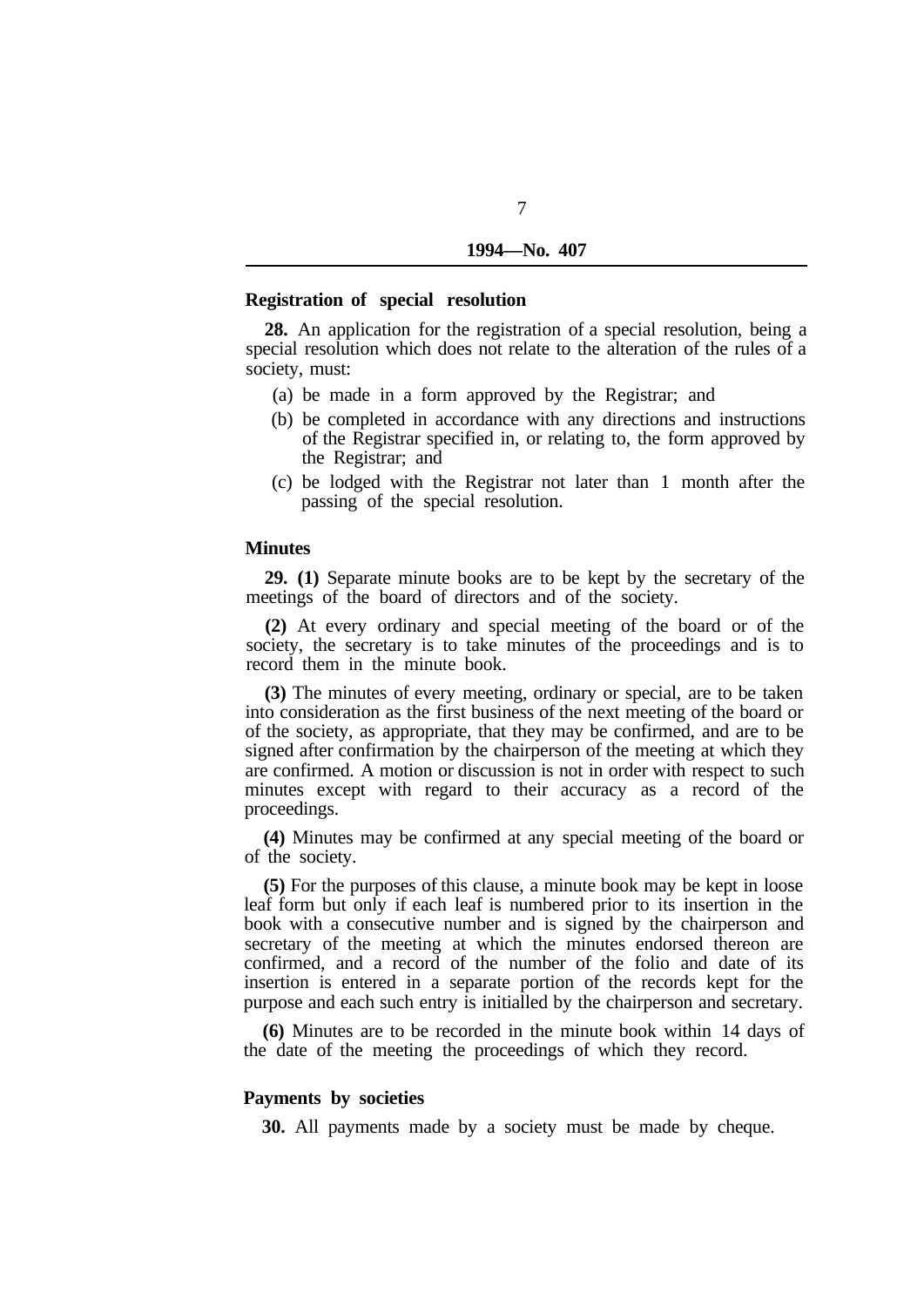# **Registers**

**31. (1)** Every society must keep the following:

- containing the following information: (a) a register of loans made to members and securities taken,
	- (i) the name of each member to whom a loan is made;
	- (ii) the amount of the loan;
	- (iii) the date on which the loan was approved;
	- (iv) the folio reference to the minute evidencing the board's decision to make the loan;
	- (v) a reference identifying the account created in relation to the loan;
	- (vi) the date of each advance made in relation to the loan and the amount of each advance so made;
	- (vii) where the loan is secured by way of mortgage of real property—the address and the particulars of title of the property and a reference identifying the mortgage agreement;
	- (viii) where the loan is secured otherwise than by way of a mortgage of real property—particulars of the security taken and a reference identifying the agreement that evidences that security;
		- (ix) the location of the documents relating to the security taken in respect of the loan;
		- (x) particulars of any movement of those documents from that location;
		- (xi) the date of the final repayment made in relation to the loan;
- (b) a register of directors in a form approved by the Registrar;
- (c) a register of members and shares containing the following information:
	- (i) name, address, and occupation of each member;
	- (ii) the date each member was admitted to the society;
	- (iii) the folio reference to the minute evidencing the board's decision to admit the member;
	- (iv) a statement of the shares or stock held by each member and the date upon which those shares were allotted or stock issued and of the amount paid or agreed to be considered as paid on the shares and stock of each member;
	- (v) the date of and circumstances under which a person's membership terminated;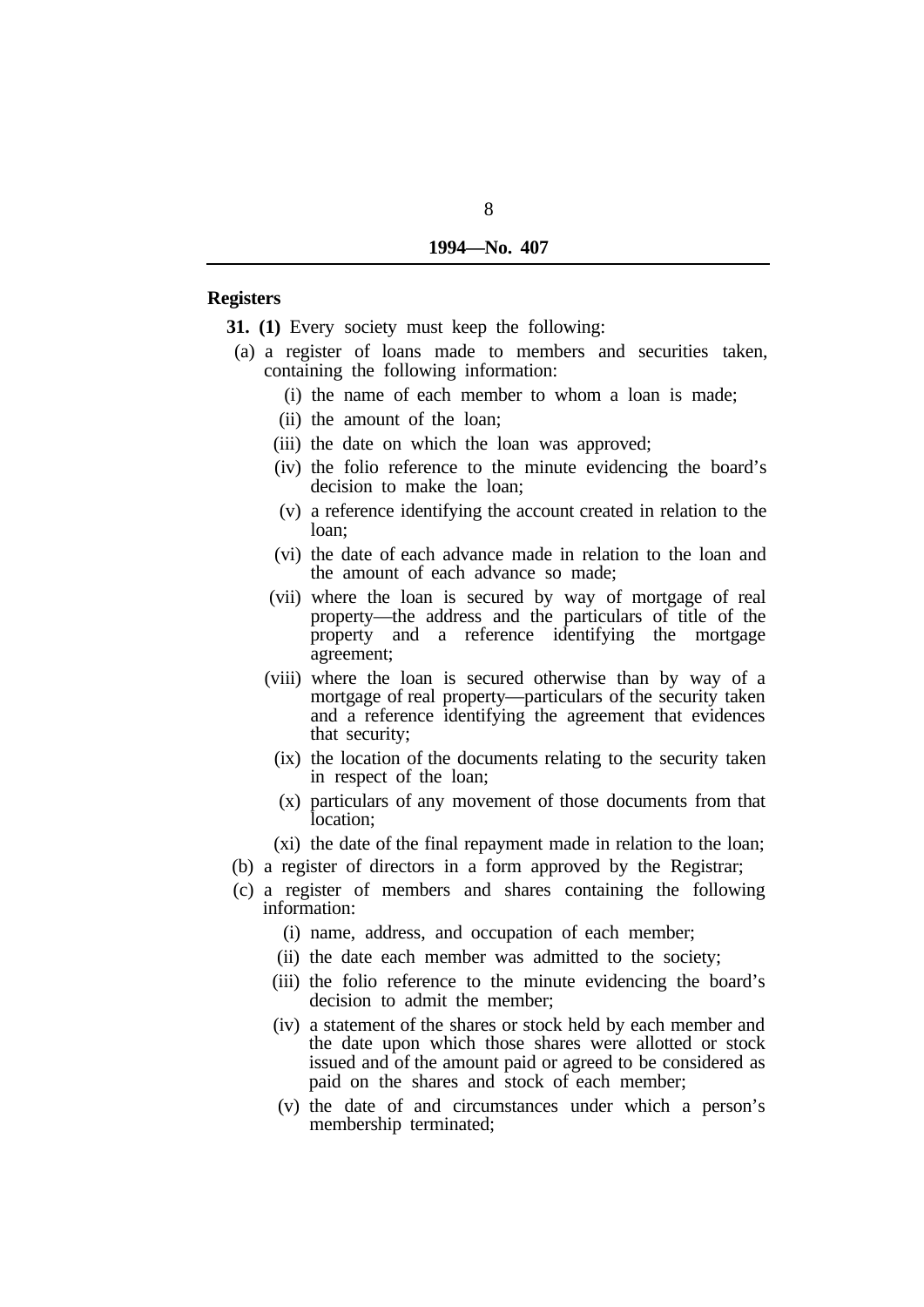- (d) a register of loans raised and securities given, in a form approved by the Registrar;
- (e) a register of deposits received, in a form approved by the Registrar;
- (f) a register of loans guaranteed, in a form approved by the Registrar;
- (g) a register of nominations pursuant to section 58 of the Act, in a form approved by the Registrar.

(2) A Starr-Bowkett society which by its rules provides that the order in which loans are to be made may be determined by ballot or sale is to keep a register of appropriations in a form approved by the Registrar.

## **Annual returns**

**32. (1)** The annual returns required to be transmitted to the Registrar pursuant to section 76 (2) (c), (d) and (e) of the Act is to be in the form of

- (a) Form 6 for Starr-Bowkett societies; or
- (b) Form 7 for co-operative housing societies.

**(2)** A list of members which may be directed by the Registrar to be transmitted to the Registrar by a society is to contain the following particulars and be signed by the secretary of the society:

- (a) name of shareholder in full;
- (b) address of shareholder in full;
- (c) number of shares held and the paid up value of those shares.

Any such list of members is to be transmitted to the Registrar within 21 days after the giving of the direction or within such further period not exceeding 21 days as the Registrar may permit.

**(3)** A building society to which section 76 (2B) of the Act applies must furnish to the Registrar within 3 months after the close of each of its financial years or within such further time as the Registrar may authorise, a return in the form of Form 8:

- (a) showing the amount of any loans made by the society during the financial year then last past:
	- (i) to any director or manager or secretary of the society; or
	- (ii) to any person who, after making of the loan, became a director or manager or secretary of the society in that year; or
	- (iii) to a company or other body corporate in which, when the loan was made, or at any later time in that year, a director or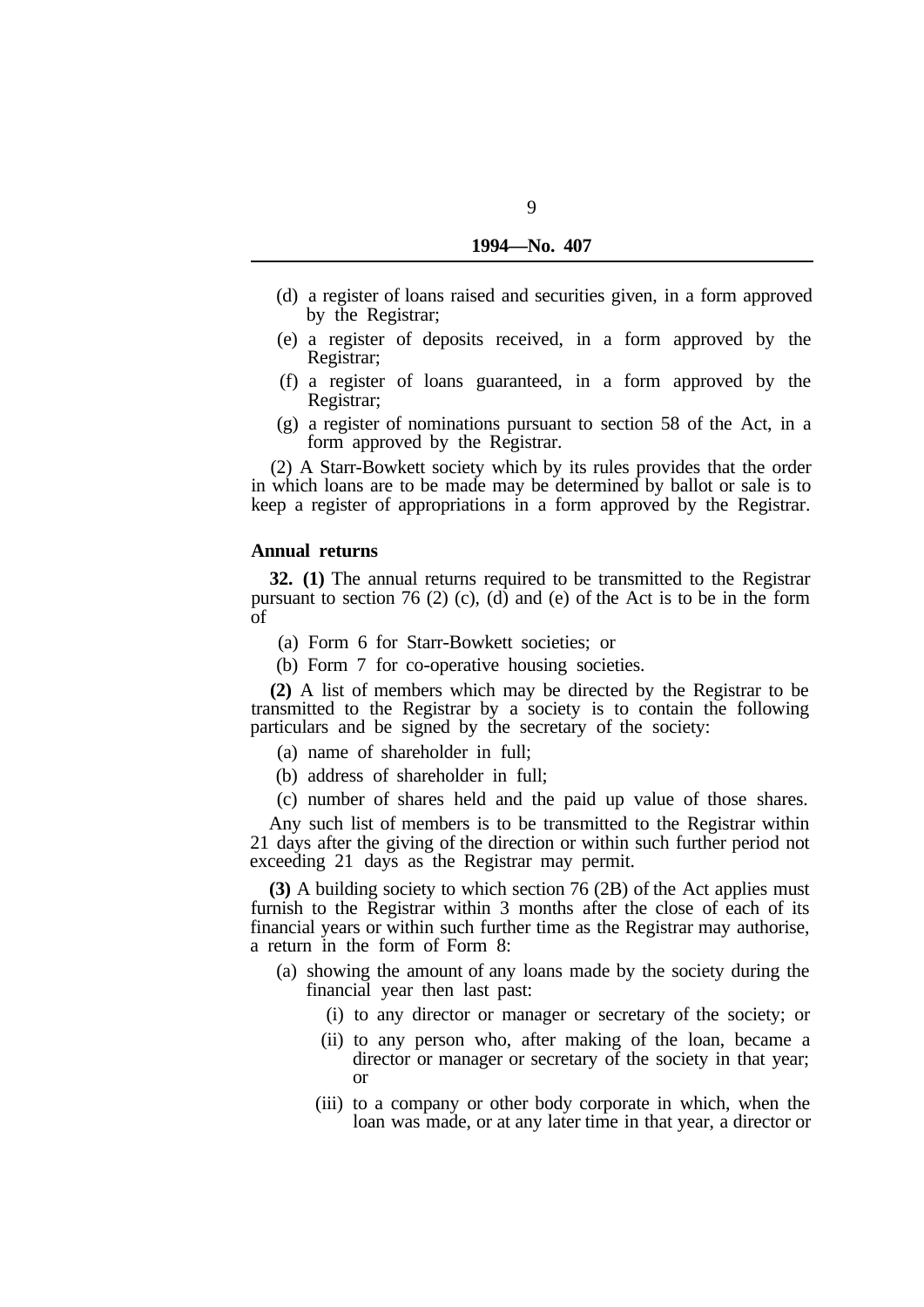manager or secretary of the society held (either directly or through a nominee) shares the nominal value of which exceeded 2.59% of the total paid-up share capital of the company or other body corporate; or

- (iv) to a company or other body corporate of which, when the loan was made, or at any later time in that year, a director or manager or secretary of the society was a director, general manager, secretary or other similar officer; and
- (b) showing particulars of
	- (i) every property which has during the financial year then last past, been sold by the society in the exercise of its powers as mortgagee or after foreclosure; and
	- (ii) every mortgage which has been transferred by the society during that financial year.

**(4)** The prescribed form for the purposes of section 84AB (9) of the Act is Form 9.

#### **Notice of nomination**

**33.** A member, by giving notice to the society in the form approved by the Registrar, may nominate any person as the person to whom any share or interest held by the member in the society at the date of his or her death is to be transferred.

#### **Revocation of nomination**

a form approved by the Registrar. **34.** Any revocation of a nomination referred to in clause 33 is to be in

## **Variation of nomination**

**35.** A member wishing to vary any nomination made by him or her and lodged with the society is to do so by revoking the nomination as provided by clause 34 and making a new nomination in or to the effect of the form approved by the Registrar.

## **Maximum fine**

**36.** The maximum fine which may be provided for by the rules of a society for imposition on its members for any breach of the rules is \$50.

#### **Reference of disputes to Registrar**

duplicate in a form approved by the Registrar. **37.** Every reference of a dispute to the Registrar is to be submitted in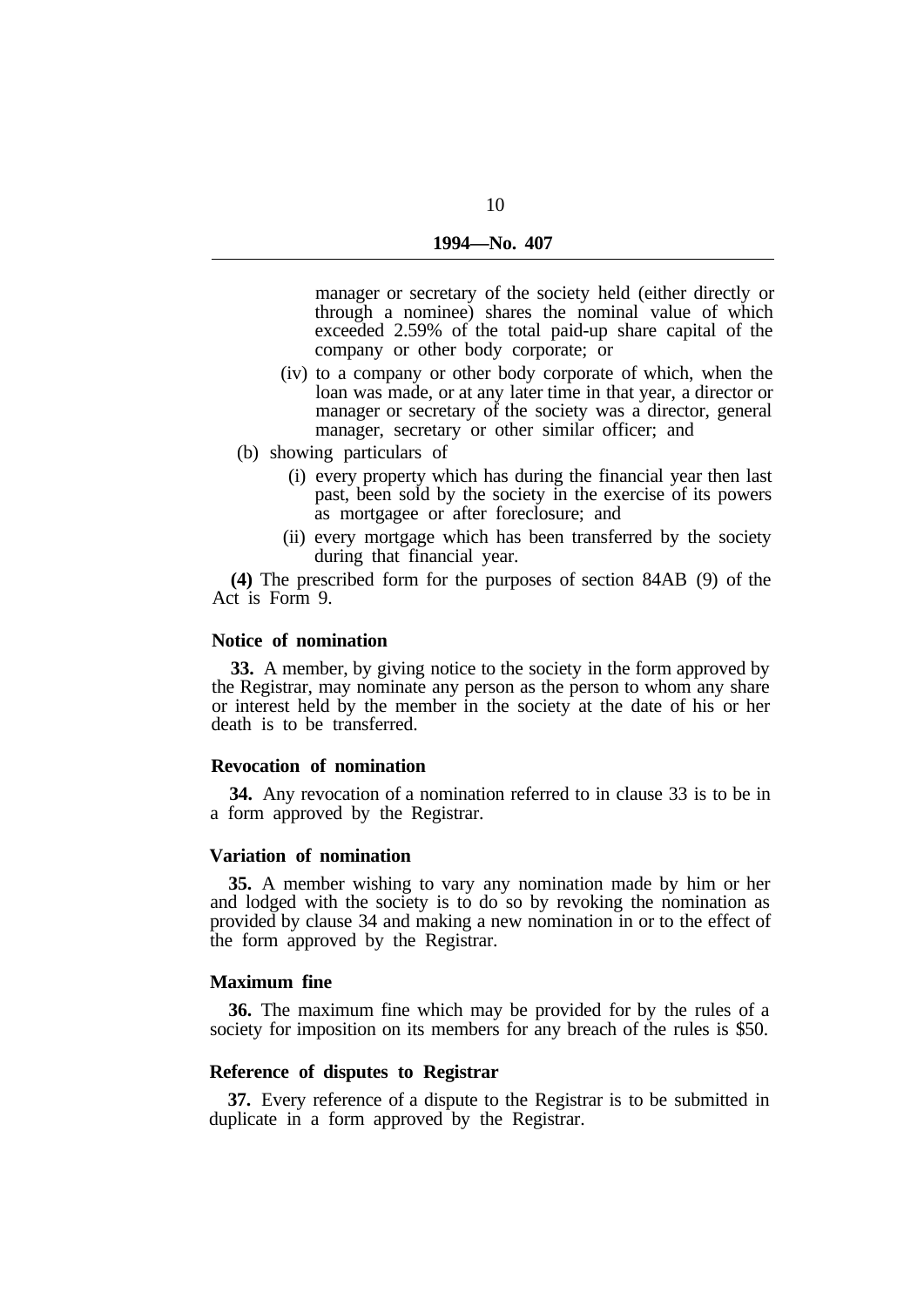If the Registrar elects to hear or depute the hearing of the dispute, the Registrar is to transmit one copy of it to the respondent.

#### **Notice of hearing and requisition to attend**

**38.** A notice of hearing by the Registrar or person deputed by the Registrar to hear the dispute and every requisition for the attendance of parties and witnesses and for the production of books and documents is to be in a form approved by the Registrar.

## **Notice to particular witness**

**39.** Every notice to a particular witness to attend or to produce any particular document or book is to be in a form approved by the Registrar.

#### **Determination of Registrar**

**40.** The determination and order of the Registrar or person deputed by the Registrar to hear a dispute is to be in a form approved by the Registrar.

## **Registration of dissolution**

**41.** A certificate of the registration of the dissolution and cancellation of the registration of a society is to be in a form approved by the Registrar.

#### **Gazette notice**

**42.** The dissolution of a society and the cancellation of its registration must be notified in the Gazette in the form approved by the Registrar.

# **Registration of charges and appointment of receivers and managers**

**43. (1)** A form prescribed for the purposes of a provision of the Corporations Law that by virtue of section  $\tilde{65}$  (3) of the Act extends to a charge created by a society is the form prescribed by the Corporations Regulations in relation to that provision, with any necessary modifications.

**(2)** For the purposes of section 263 (1) (a) (ix) of the Corporations Law (extending as provided by subclause (1)), the following information is prescribed:

The amount, or rate per cent, of the commission, allowance or discount paid or made either directly or indirectly by the society to a person in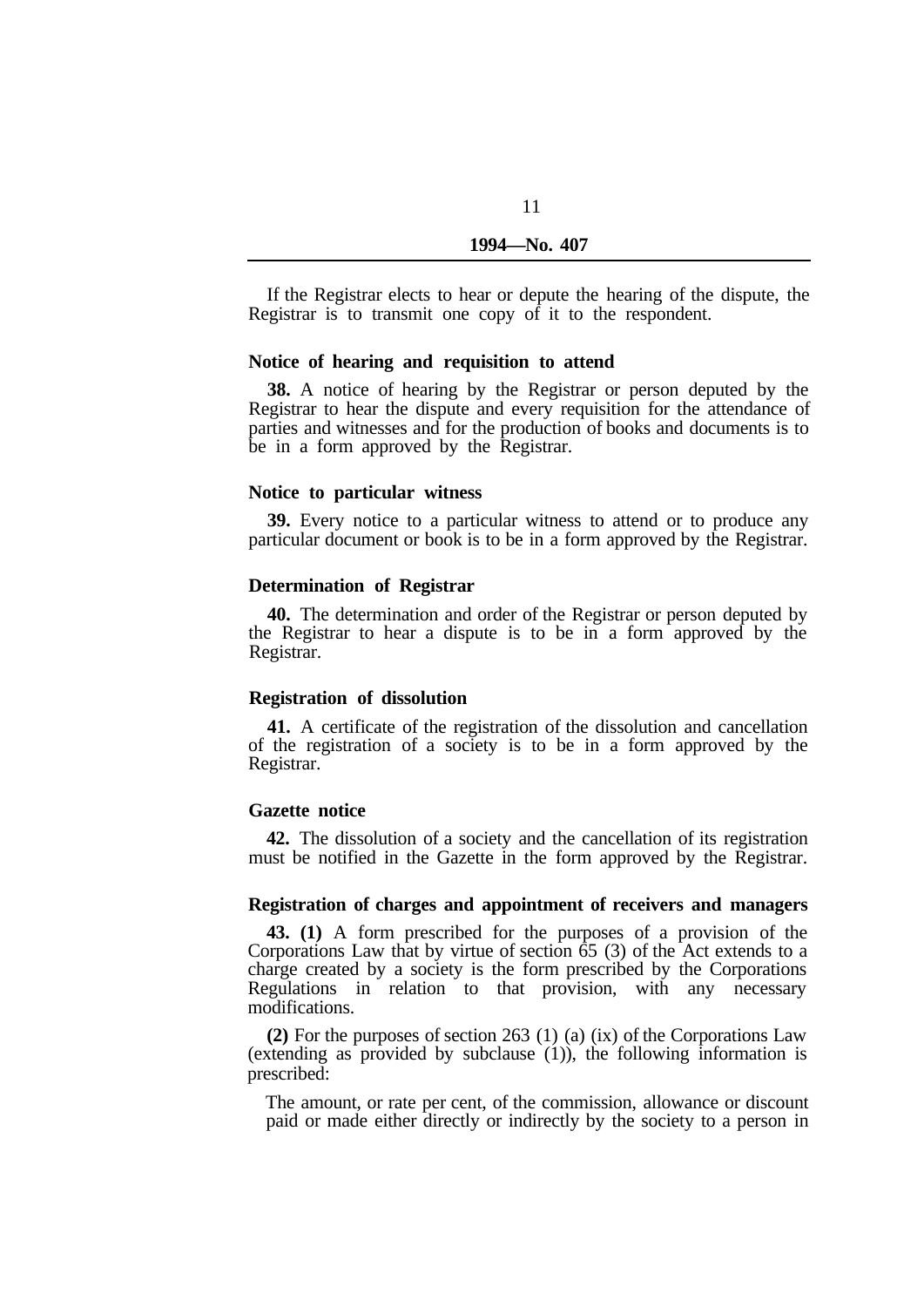consideration of the persons's subscribing or agreeing to subscribe, whether absolutely or conditionally, or procuring or agreeing to procure, subscriptions, whether absolute or conditional, for any of the debentures concerned.

**(3)** A form prescribed for the purposes of a provision of the Corporations Law that by virtue of section 65 (4) of the Act extends to and in respect of the appointment of a receiver or manager of the property of a society, a receiver or manager so appointed and a society of whose property a receiver or manager has been appointed, is the form prescribed by the Corporations Regulations in relation to that provision, with any necessary modifications.

**(4)** Unless the Registrar otherwise approves, a document lodged with the Registrar which relates to a charge created by a society, or to a receiver or manager referred to in subclause (3), must:

- (a) be on paper of medium weight, of good quality and of foolscap folio size or international sheet size A4 or a multiple of those sizes; and
- (b) be legibly and clearly handwritten, typewritten or printed; and
- (c) not be a carbon copy; and
- (d) have margins of not less than 25 millimetres on the left-hand side and not less than 13 millimetres on the right-hand side; and
- (e) where the document comprises 2 or more sheets:
	- (i) have those sheets bound together securely; and
	- (ii) have a margin on each sheet of not less than 25 millimetres on the side on which it is bound, in addition to any space required for binding; and
- (f) where the document comprises more than 20 sheets—have those sheets bound securely inside a durable and flexible cover; and
- (g) be folded lengthwise and, as so folded, must have endorsed on the outside:
	- (i) the name of the society to which the document relates; and
	- (ii) the title of the document (being the same as the heading to the form to which the document relates); and
	- (iii) the name, address and telephone number of the solicitor or other person by whom, or on whose behalf, the document is lodged; and
	- (iv) the following words:

Lodged in the office of the Registrar of Co-operative Societies on

Registrar of Co-operative Societies.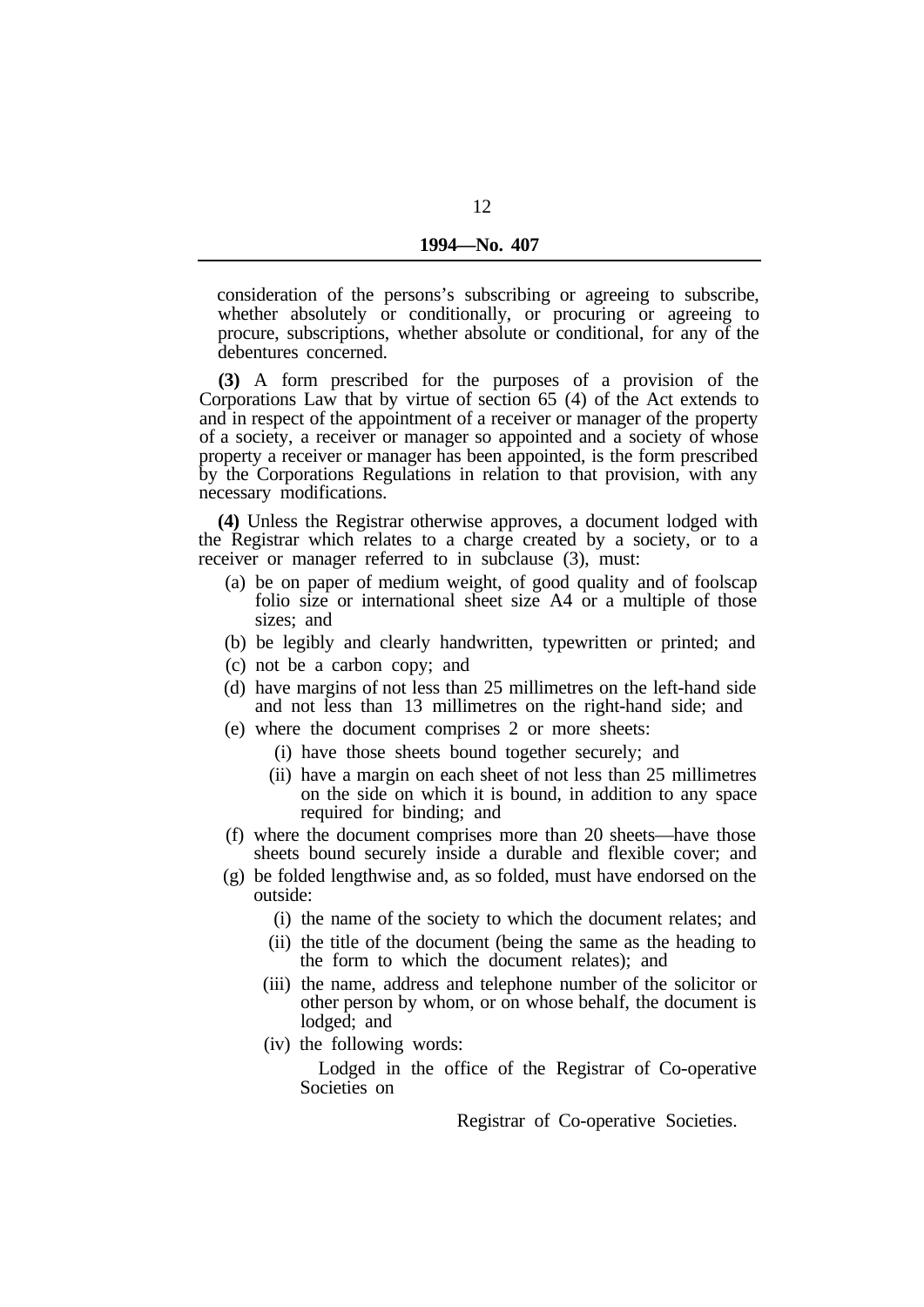| 1994—No. 407 |  |
|--------------|--|
|              |  |

**(5)** If the space provided for a particular purpose in a form provided for by subclause (1) or (3) is insufficient to contain all the required information in relation to a particular item, that information is to be set out in an annexure to the form.

**(6)** A reference in subclause (5) to an annexure to a form includes a reference to a document, copy of a document or any other matter accompanying, attached to or annexed to a form.

#### **Fees**

follows: **44. (1)** The fees to be taken in the office of the Registrar are as

- (a) for any of the following matters of things done pursuant to the Corporations Law as a consequence of the application of that Law in relation to a charge created by a society under section 65 of the Act:
	- (i) on lodging, pursuant to section 263 or 264 of that Law, notice of particulars of a charge—\$35;
	- (ii) on lodging, pursuant to section 268 of that Law, notice of assignment of a charge—\$20;
	- (iii) on lodging, pursuant to section 269 (2) of that Law, a memorandum of satisfaction of, or release of property from, a charge—\$20;
	- (iv) for a certificate, issued pursuant to section 272 of that Law, setting out particulars of a charge—\$5;
- (b) for a copy of a society's rules certified as a true copy by the Registrar:
	- (i) subject to subparagraph (ii), if the copy is prepared in the Registry—\$30;
	- (ii) if the copy is prepared in the Registry in less than half an hour—\$7;
	- (iii) subject to subparagraph (iv), if the copy was prepared outside the Registry—\$l5;
	- (iv) if the copy was prepared outside the Registry and less than half an hour is spent in checking it in the Registry—\$6;
- (c) for a certified copy of any other registered document or of part only of a society's rules:

(i) for 1 page— $$5;$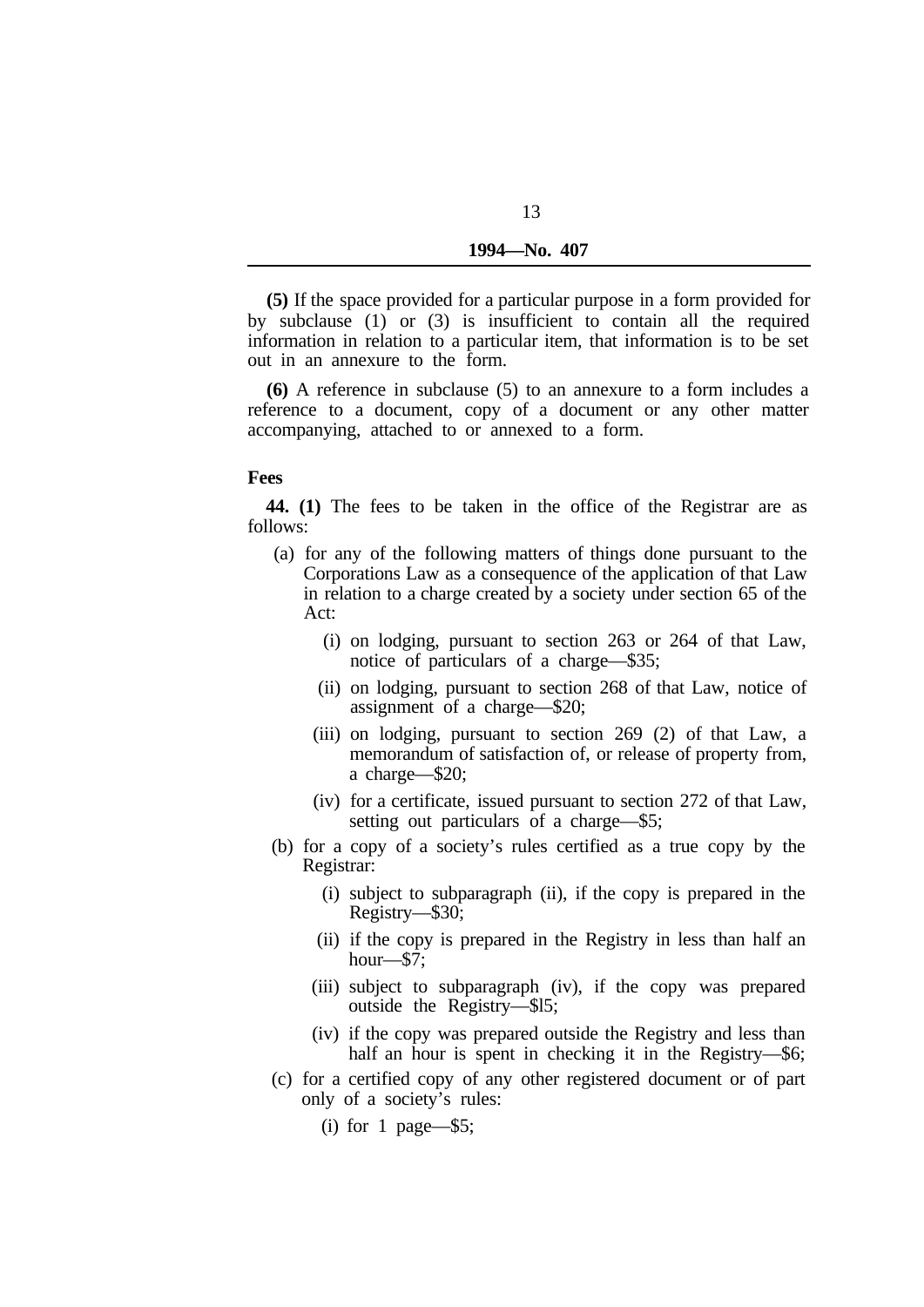- (ii) for each additional page—\$1.50, with a maximum fee of \$15 in respect of any one application and document;
- (d) for an inquiry involving an inspection of a society's documents registered by or filed or lodged with the Registrar pursuant to the Act, where:
	- (i) the inquiry is made in person—\$3; or
	- (ii) the inquiry is made in any other manner—\$8;
- (e) for registering a society and its rules and issuing a certificate of incorporation:
	- (i) in the case of an amalgamated society—\$35; or
	- (ii) in any other case—\$70;
- (f) for registering an alteration of rules being a substitution of a complete set of rules for the existing set of rules—\$40;
- (g) for registering an alteration of rules not being an alteration by way of a substitution of a complete set of rules—\$2 per rule in respect of which an alteration is made, with a maximum fee of \$40 in respect of any one application and set of rules;
- (h) for registering a change of name and advertising that change of name—\$50:
- (i) for granting an exemption pursuant to section 61 (4A) of the Act to any company or society formed or incorporated elsewhere than in the State—\$100;
- (i) for registering a notice of a change of address of a registered 0ffice—\$4
- (k) for registering a special resolution made, pursuant to section 69 of the Act, by a society transferring its engagements to another society—\$35;
- (1) for consideration by the Registrar, pursuant to section 121A (1) of the Act, of an application for an enlargement or abridgment of the time for doing any act required to be done by a society by the Act, the regulations or the rules of the society where the enlargement or the abridgment applied for is:
	- (i) 1 month or less—\$20; or
	- (ii) more than 1 month, but less than 3 months—\$30; or
	- (iii) 3 months or more—\$40;
- (m) on the late lodgment of a return referred to in section 76 (2) or (2B) of the Act or, if more than one of those returns (being returns required by the Act and this Regulation to be lodged at the same time) is lodged late, on the latest lodgment of any of those returns: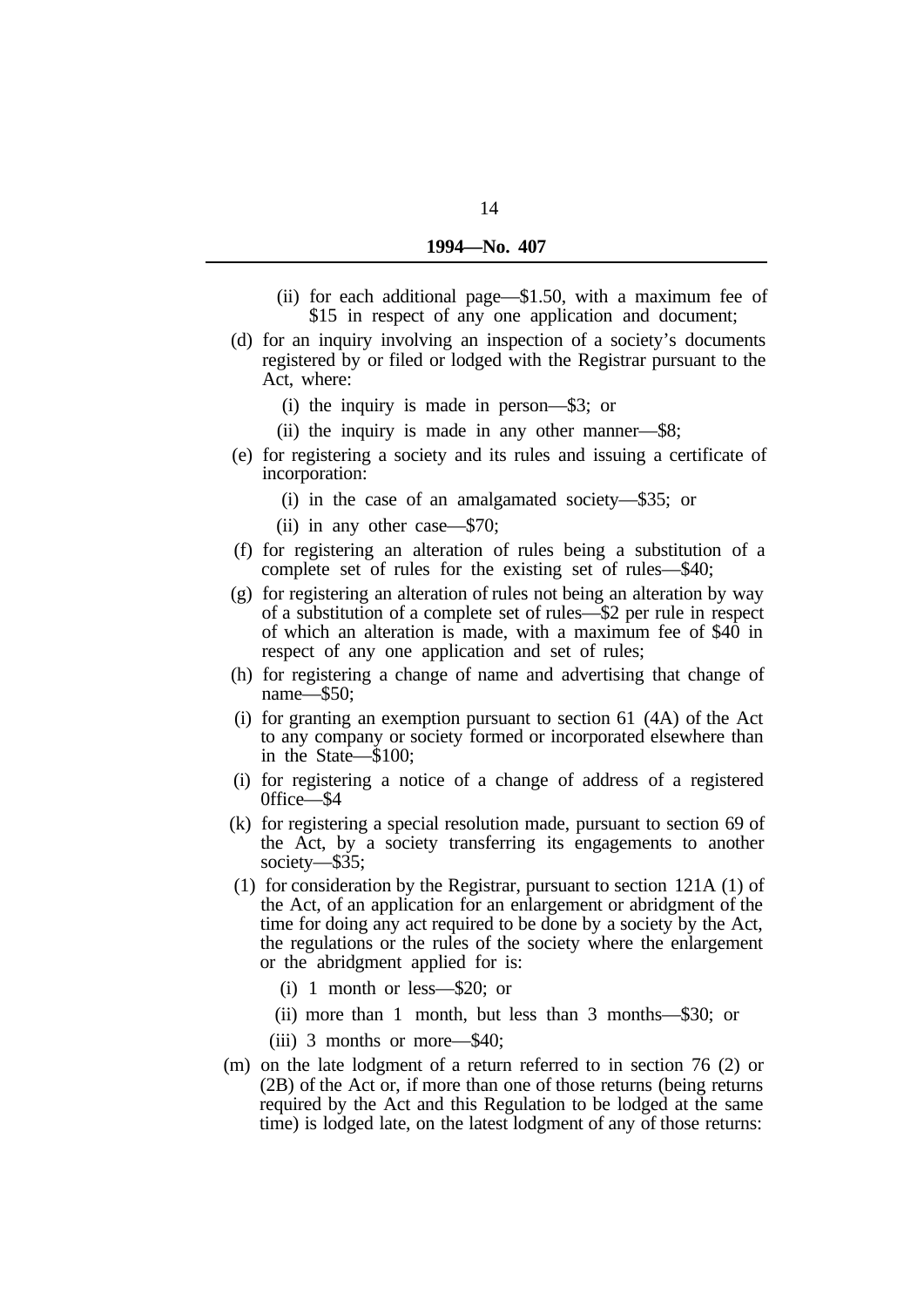- (i) if lodged within 1 month after the prescribed time or any later time granted by the Registrar—\$35; or
- (ii) if lodged more than 1 month, but within 3 months, after the prescribed time or any later time granted by the Registrar— \$70; or
- (iii) if lodged more than 3 months after the prescribed time or any later time granted by the Registrar—\$100;
- (n) on the late lodgment of a document not referred to in paragraph (m) (in addition to any other fee provided by this clause for the lodging or registration of that document)—\$25;
- (o) for registering the dissolution of a society and the cancellation of the registration of that society—\$7;
- (p) on an application to the Registrar, to do, or cause to be done, any act as representing a society that has been dissolved—\$30;
- (q) for every document requiring the signature of the Registrar or the Registrar's seal of office, except where a fee is otherwise provided—\$5;
- (r) on request for information as to whether the name of a society is contained in the register or relating to the name by which a society is registered—\$3;
- (s) for the supply of an uncertified copy or extract of a document (in addition to the fee payable under paragraph (d))—\$0.25 for each page.

**(2)** The prescribed fee must be paid at the time the relevant application, notice, returns, document or request is or are lodged in the office of the Registrar or, in the case of an inspection of documents, when the inspection is made.

**(3)** The Registrar may waive payment of a fee payable under subclause (1) (m) or (n) if the Registrar is of the opinion that the society was formed:

- (a) primarily for a charitable object; or
- (b) without affecting the generality of subparagraph (a), primarily for the object of the advancement of a disadvantaged community or other disadvantaged class of persons.

**(4)** The Registrar may, on application in writing by a society or a person acting on the Society's behalf, waive any fee prescribed by this clause if the Registrar is satisfied that there are extraordinary circumstances and it would be expedient to do so.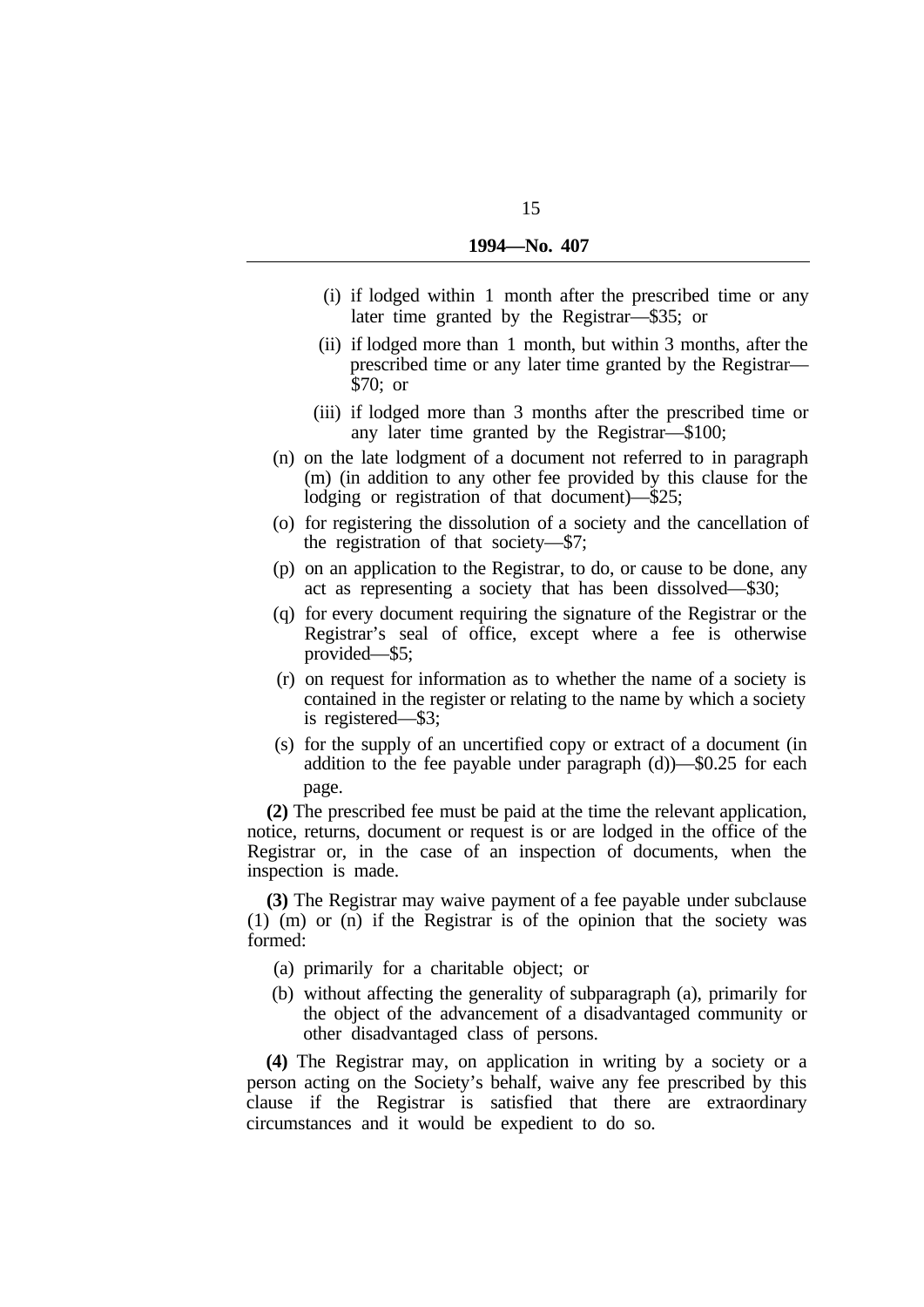## **PART 5—MISCELLANEOUS**

# **Advisory committees**

constituted pursuant to sections 114A and 114C of the Act: **45.** The following provisions apply in respect of committees

- (a) The quorum for meetings of such a committee is one-half of the number of members of the committee, and where one-half is not a whole number the number next higher than one-half.
- (b) Each of the members of such a committee is to have one vote. However, in the event of equality in voting the chairperson is to have a casting vote in addition to the chairperson's original vote. A member is not entitled to vote on any question or matter which refers solely to any society of which the member is a director or other officer.

# **Starr-Bowkett Co-operative Building Societies—form of additional security for purposes of section 16A (3) (e) of the Act**

**46.** For the purposes of section 16A (3) (e) of the Act, a Starr-Bowkett society may take as a form of additional security a charge on the shares of the society held by the member applying for the loan where the paid up value of the shares at the time the charge became effective was not less than the amount by which the loan exceeds the amount of the maximum loan the society is authorised to make pursuant to paragraph (a) or (b), as appropriate, of subsection (1) of that section.

#### **Co-operative housing societies**

**47. (1)** In this clause, "agreement" means an agreement by virtue of which an insurance company or insurance society undertakes, in relation to any policy of insurance taken out over the building or premises in respect of which a loan is provided to a member of a co-operative housing society, to keep the co-operative housing society's interest in the building or premises insured for a specific period of not less than 1 month even if the premium has not been paid or that a default, act or omission on the part of a party to the policy of insurance, other than the co-operative housing society, which would otherwise prejudice the cooperative housing society, has occurred.

**(2)** A co-operative housing society may provide a loan to a member of the society on the condition that the member will, directly or indirectly, effect insurance on the building or premises in respect of which the loan is provided with an insurance company or insurance society which has entered into an agreement with the co-operative housing society.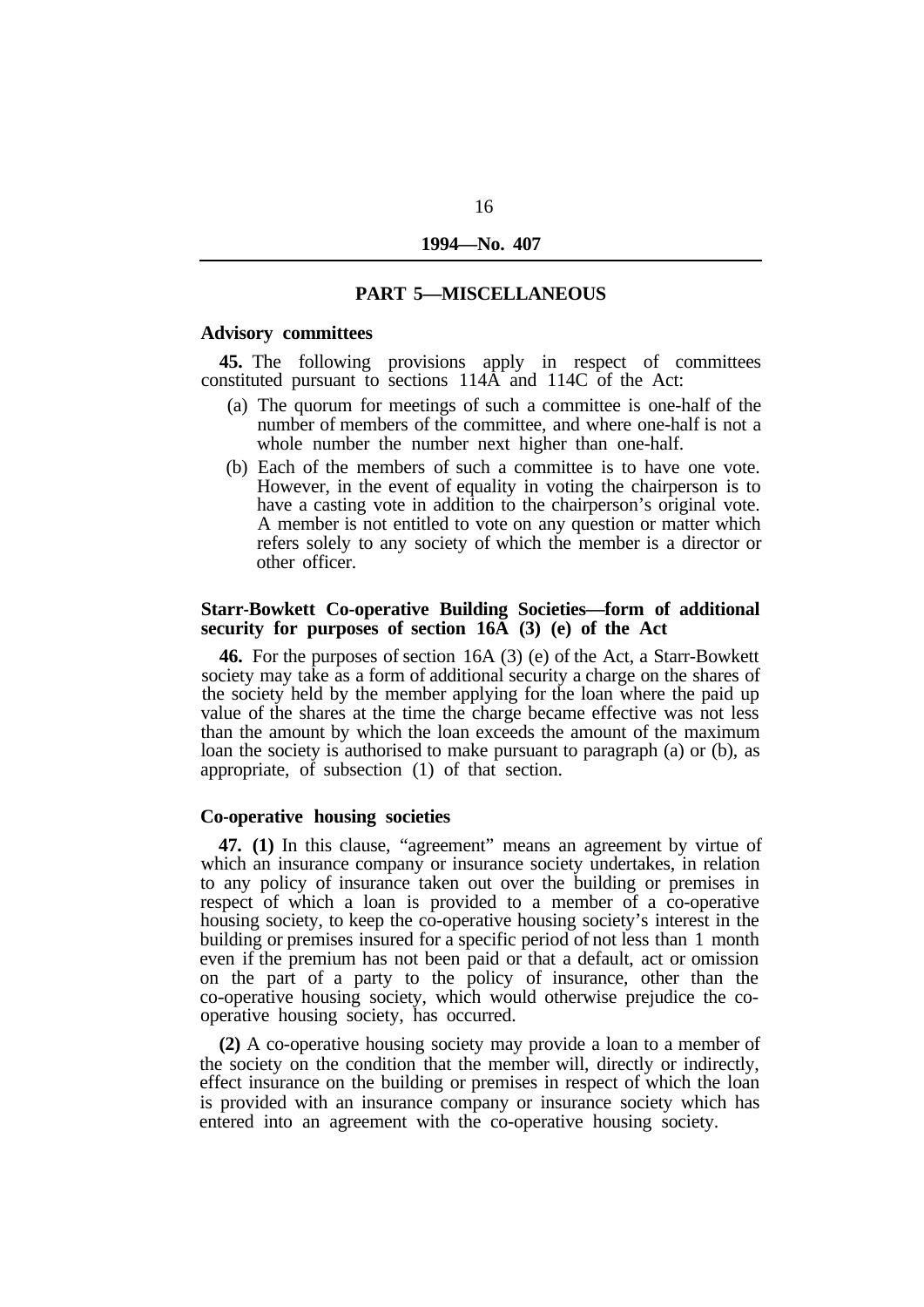**(3)** Subclause (2) applies only to a co-operative housing society which, by or in accordance with its rules:

- (a) specifies, in relation to a policy of insurance taken out over the building or premises in respect of which a loan is provided to a member of a society, a minimum standard of cover (being a minimum standard of cover which complies with guidelines established by the Registrar);
- (b) may, in the event of a member of the society failing, before a due date for the payment of a premium on a policy of insurance taken out over the building or premises in respect of which a loan is provided to the member by the society, to notify the society of:
	- (i) the payment of the premium; or
	- (ii) any new insurance arrangements made with an insurance company or insurance society which has entered into an agreement with the co-operative housing society,

arrange insurance over the building or premises:

- (iii) where the insurance company or insurance society with which the member took out the policy of insurance has a current agreement with the co-operative housing society- with that company or society; or
- (iv) in any other case with any other insurance company or insurance society which has entered into an agreement with the co-operative housing society,

and add the amount of any premium thereby paid to the mortgage debt owed by the member; and

(c) in relation to the taking out of insurance cover in respect of the building or premises in respect of which it is providing a loan, is required to accept an insurance company or insurance society which is willing to enter into an agreement with the co-operative housing society.

**(4)** Subclause (2) ceases to apply to a co-operative housing society which has not complied with the provisions of its rules which make provision for the matters referred to in subclause (3).

**(5)** Subclause (2) does not authorise a co-operative housing society to do an act or thing referred to in that subclause unless it is authorised by its rules to do that act or thing

# **Prescribed amount for purposes of section 16A (1) of the Act**

amount is \$l00,000. **48.** For the purposes of section 16A (1) of the Act, the prescribed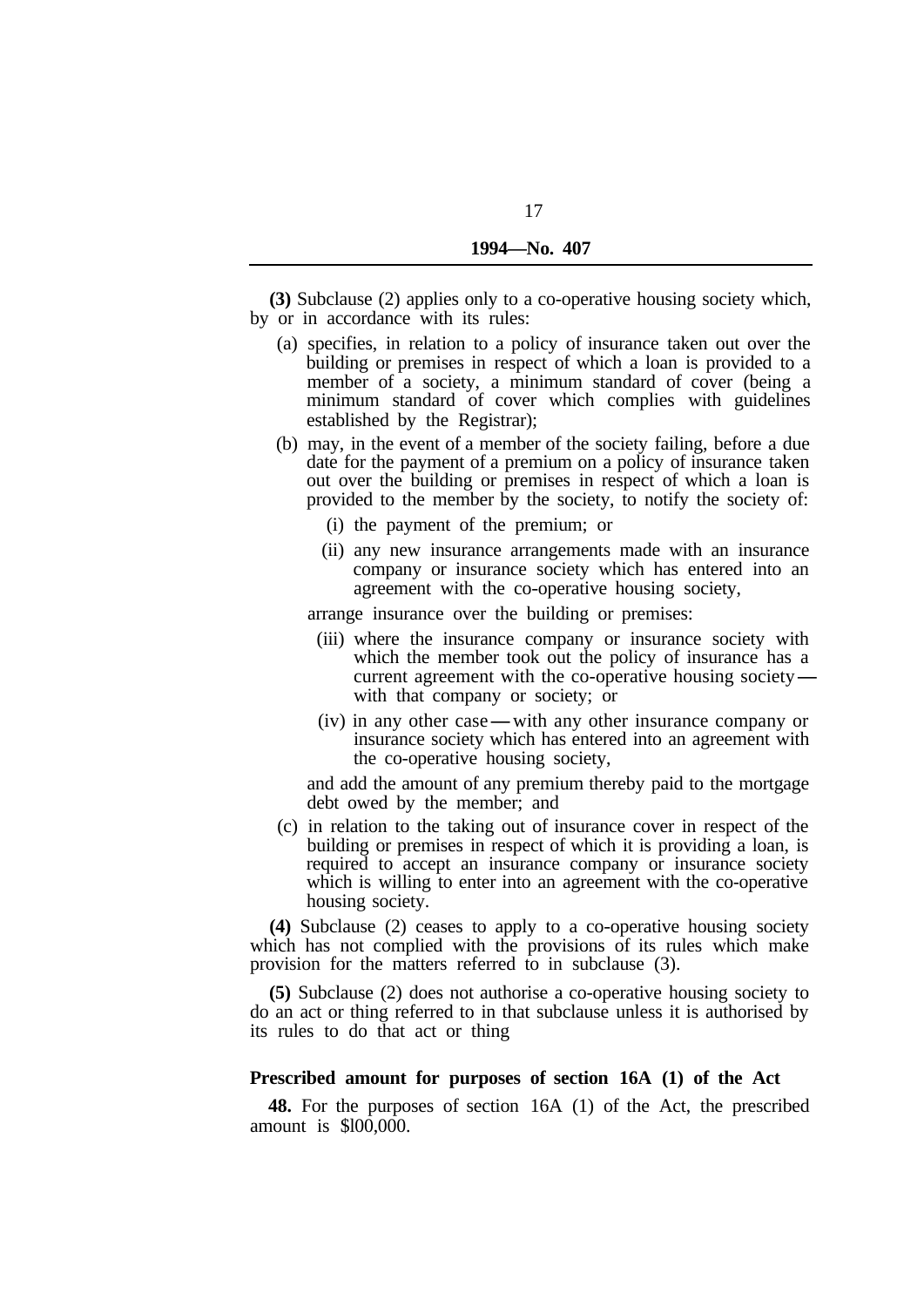#### **Valuation of land—building societies**

**49.** For the purposes of section 18A (2) (b) of the Act, a prescribed person is:

- (a) the Valuer-General; or
- (b) a person who is registered as a practising real estate valuer, pursuant to section 15 (1) of the Valuers Registration Act 1975, and who is:
	- (i) a Fellow, or an Associate, of the Australian Institute of Valuers (Incorporated); or
	- (ii) a person whose name appears in a Register of Valuers kept by the New South Wales Financial Institutions Commission.

## **Names of societies in register**

**50.** A person may, on payment of the fee determined by the Registrar, obtain from the Registrar information relating to the names of societies contained in the register.

# **Prescribed lenders under section 65 (1A) (d) of the Act**

are prescribed lenders: **51.** For the purposes of section 65 (1A) (d) of the Act. the following

Public Authorities Superannuation Board.

State Superannuation Board.

The Council of Auctioneers and Agents.

The trustee for the time being of the FANMAC Bridging Facility Trust.

#### **Loan repayments—co-operative housing societies**

**52.** For the purposes of section 47C of the Act, a co-operative housing society may make a loan to a member on condition that the member make periodic repayments calculated so as not to exceed such percentage of the member's income as is determined by the Director of Housing.

## **Prescribed amount under section 88AA of the Act**

of the Act, the prescribed amount is \$150,000. **53.** For the purposes of section 88AA (Certain borrowings prohibited)

## **Application of Corporations Law**

**54.** For the purposes of sections 65, 91A, 91B, 92 and 92C of the Act, the provisions of the Corporations Law applying as referred to in those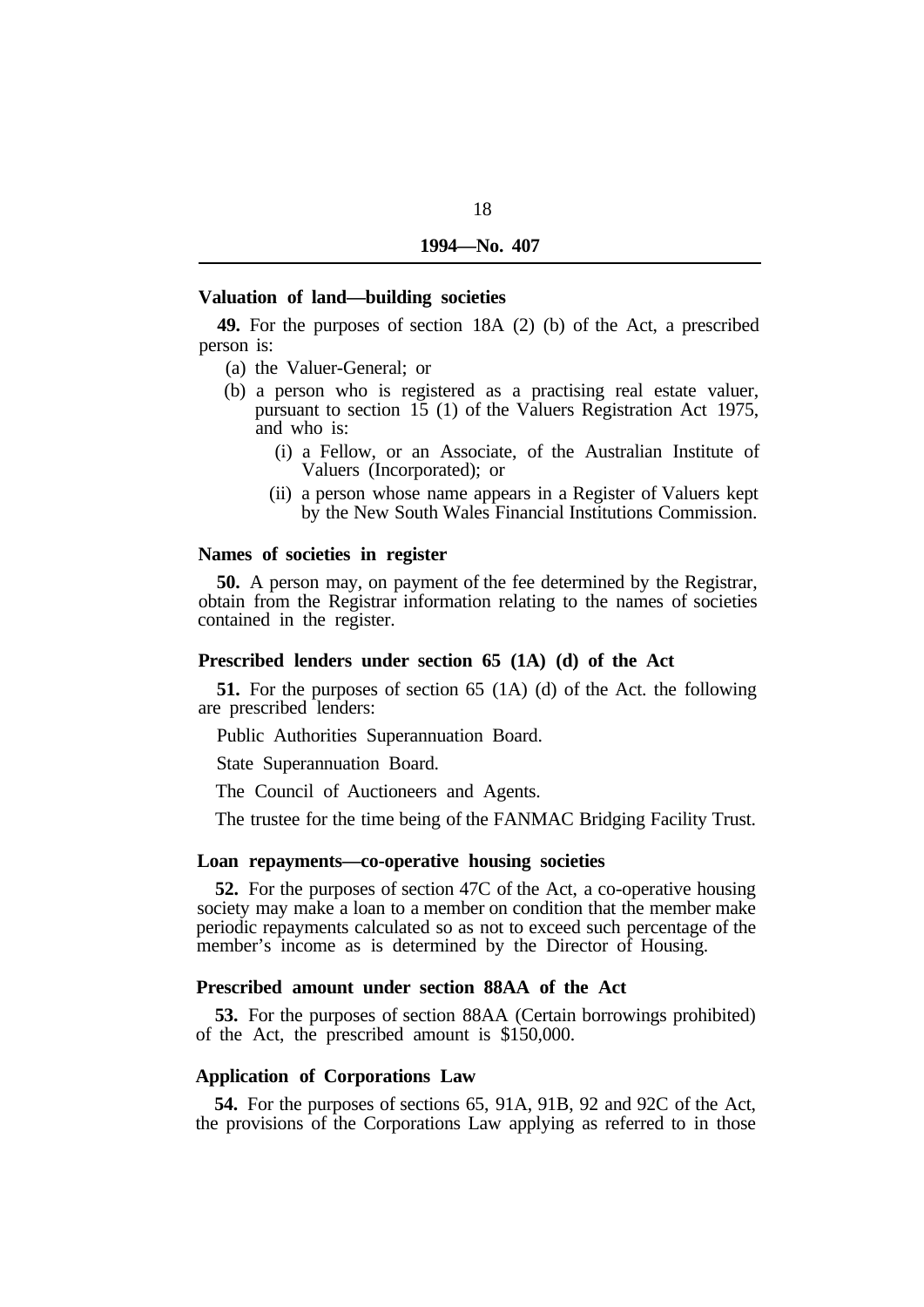sections so apply as if a reference in those provisions to the Gazette were a reference to the Government Gazette of New South Wales.

## **Matter to be set forth in rules**

are prescribed as matters to be set forth in the rules of a society: **55.** Pursuant to section 82 (1) (dd) of the Act, the following matters

- (a) in substitution for the matter specified in section 82 (1) (e) of the Act:
	- (e) whether the society intends to avail itself of any powers, authorised by this Act as incidental to its objects, and in the case of borrowing powers, within what limits it proposes to exercise those powers;
- (b) in substitution for the matter specified in section 82 (1) (h) of the Act:
	- (h) the purposes to which the funds of the society are to be applied, and the manner in which they are to be invested;

# **Modification of certain provisions of Corporations Law compromises and arrangements**

**56.** For the purposes of the application. pursuant to section 91B of the Act, of the provisions of Part 5.1 of the Corporations Law, a reference in those provisions to the prescription of any matter is to be read as a reference to the prescription of the matter by regulation made under the Act.

# **Prescribed information as to compromise with creditors or members**

**57.** For the purposes of section 412 (1) (a) (ii) of the Corporations Law (as applied by section 91B of the Act), unless the Registrar otherwise allows, the explanatory statement must:

- (a) in respect of a proposed arrangement between a society and its creditors or a society and a class of its creditors, state the matters set out, and have annexed to it the reports and copies of documents referred to, in Part 2 of Schedule 2; and
- (b) in respect of a proposed arrangement between a society and its members or a society and a class of its members, state the matters set out. and have annexed to it the reports and copies of documents referred to, in Part 3 of Schedule 2.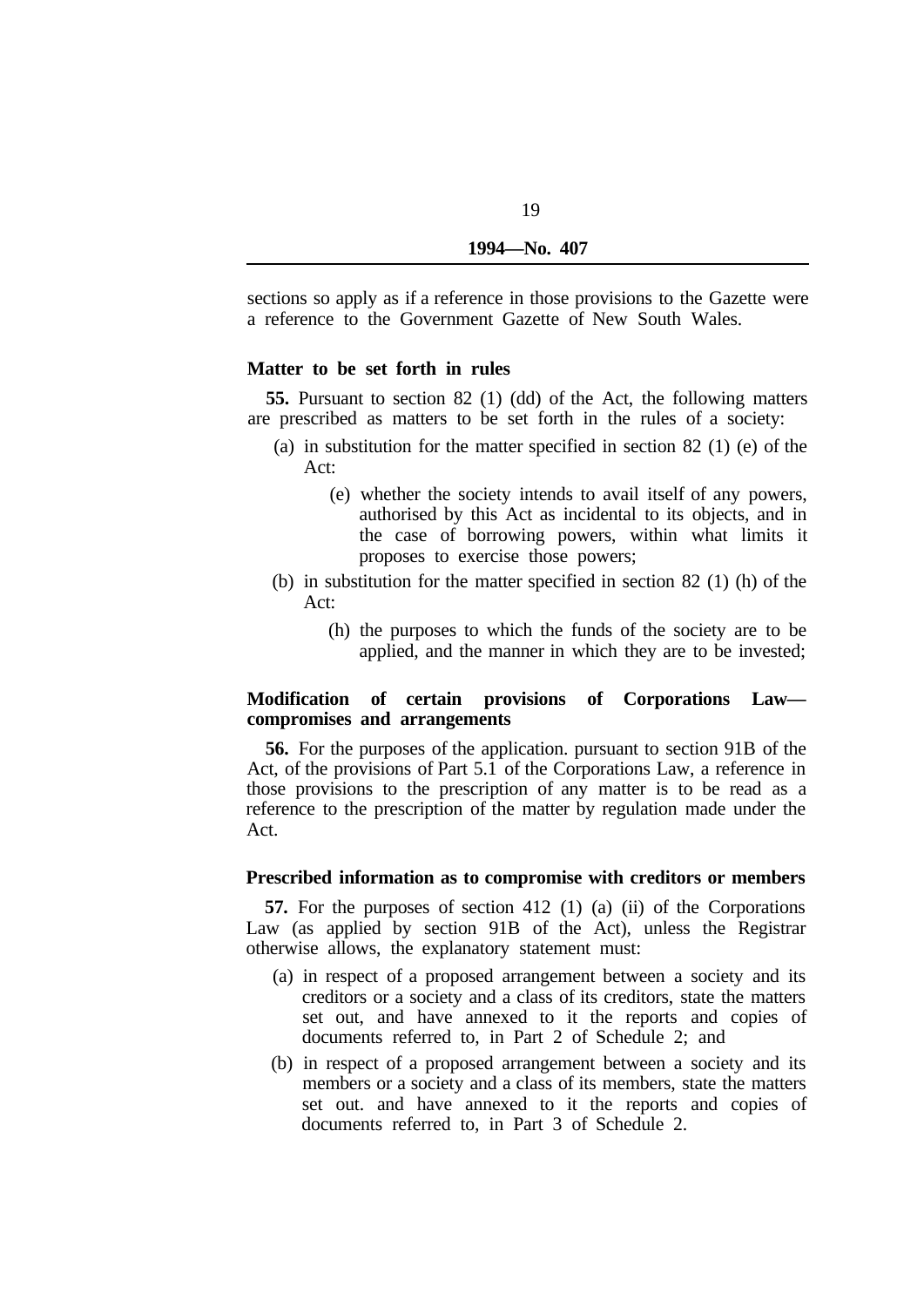#### **Giving of notice to dissenting shareholders or remaining shareholders**

**58.** The prescribed manner of giving a notice under section 419 (2) or (9) (acquisition of shares of dissenting or remaining shareholders) of the Corporations Law (as applied by section 91B of the Act) to a person is by delivering it to the person personally or sending it by post to the person's address as shown in the books of the transferor society.

#### **Repeal**

**59. (1)** The Co-operatives Regulations 1961 are repealed.

**(2)** Any act, matter or thing that was done for the purposes of or, immediately before the repeal of the Co-operatives Regulations 1961, had effect under that Regulation is taken to have been done for the purposes of or to have effect under this Regulation.

#### **SCHEDULE 1—FORMS**

**Form 1** 

(Cll. 10, 14)

#### CO-OPERATION ACT 1923

Co-operation (Starr-Bowkett and Co-operative Housing Societies) Regulation 1994

*Certificate of Incorporation* 

I CERTlFY that .............................................................................................. is this day incorporated as a ................................................................. society under the above Act.

(Date) ................................ day of ................................ 19 ........

................................................... Registrar of Co-operative Societies

## **Form 2**

(Cl. 12)

#### CO-OPERATION ACT 1923

Co-operation (Starr-Bowkett and Co-operative Housing Societies) Regulation 1994

*Application by a Company to be registered as a Society* 

To the Registrar of Co-operative Societies. Sydney.

1. Application to register as a society is made by .......................... which is registered as a company under the Corporations Law.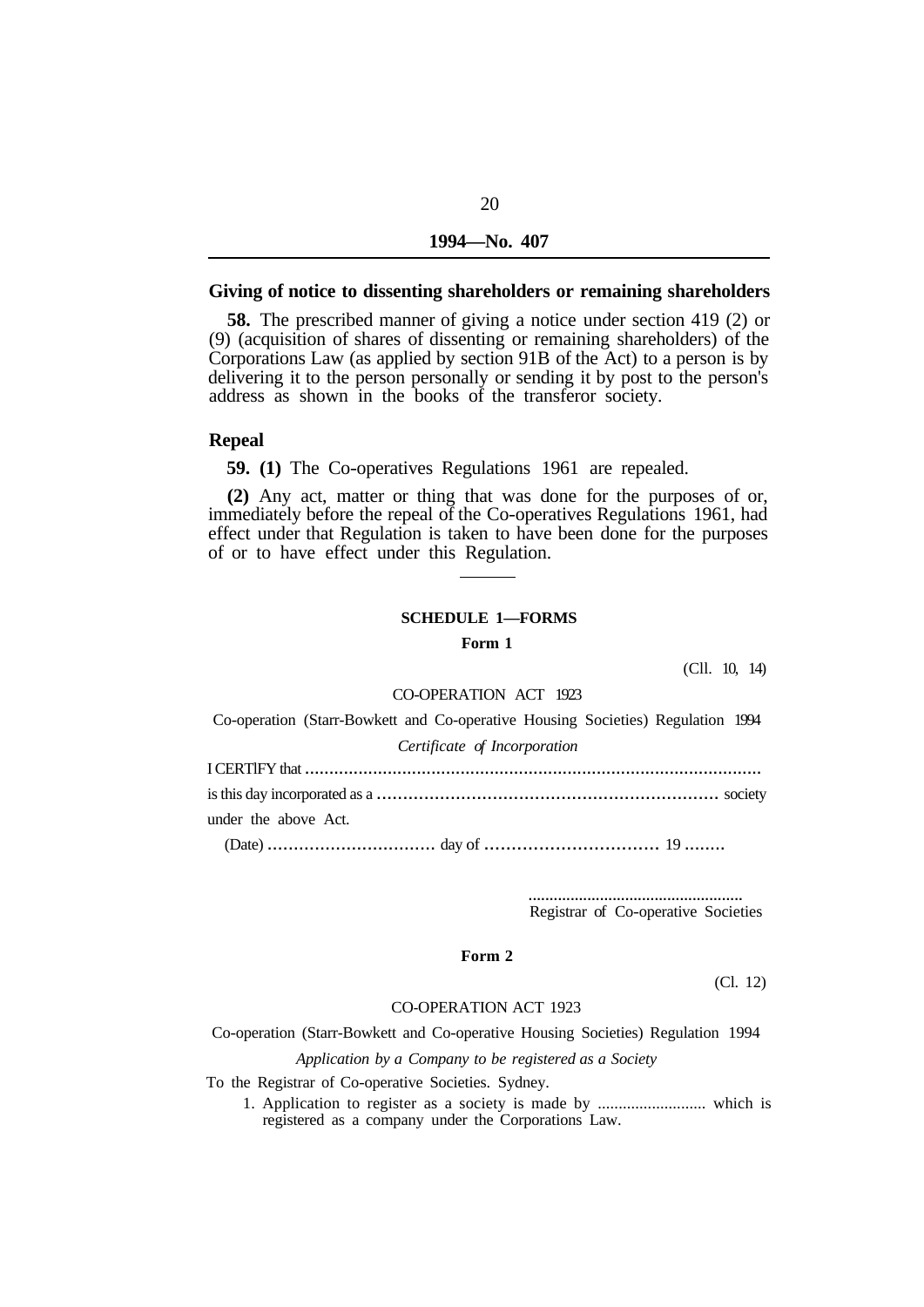# **1994—No. 407**

- 2. Accompanying this application are the following:
	- (a) a certificate of the incorporation of the company;
		- (b) two copies of the memorandum and articles of association of the company in force at the date of this application;
		- a list containing the name, address and occupation of each director;
		- a list containing the name, address and occupation of each shareholder, and the number and class (if more than one class has been issued) of shares held by the shareholder.
- 3. The company on the ......... day of ........................... 19 ......... passed a special resolution within the meaning of the Corporations Law authorising application for registration as a society under this Act.

........................................... Chairperson of Directors of the Company

........................................... Secretary of the Company

#### **Form 3**

(Cl. 13)

#### CO-OPERATION ACT 1923

Co-operation (Starr-Bowkett and Co-operative Housing Societies) Regulation I994

*Application for Registration of Amalgamation of Societies* 

Name of Society .............................................................................................

WE, the chairperson of directors and secretaries of the undermentioned societies of the same kind hereby make application for registration of the above society which has been formed by amalgamation of those societies.

| (i)     |                                                                                                                                |  |
|---------|--------------------------------------------------------------------------------------------------------------------------------|--|
| (ii)    |                                                                                                                                |  |
| (iii)   |                                                                                                                                |  |
|         | 1. Attached are:                                                                                                               |  |
|         | (a) applications for registration of special resolutions passed by each of the<br>amalgamated societies approving that course; |  |
|         | (b) 2 copies of the proposed rules of the society signed by 3 members.                                                         |  |
|         |                                                                                                                                |  |
|         | Dated at  this  day of  19                                                                                                     |  |
|         |                                                                                                                                |  |
| Society |                                                                                                                                |  |
|         |                                                                                                                                |  |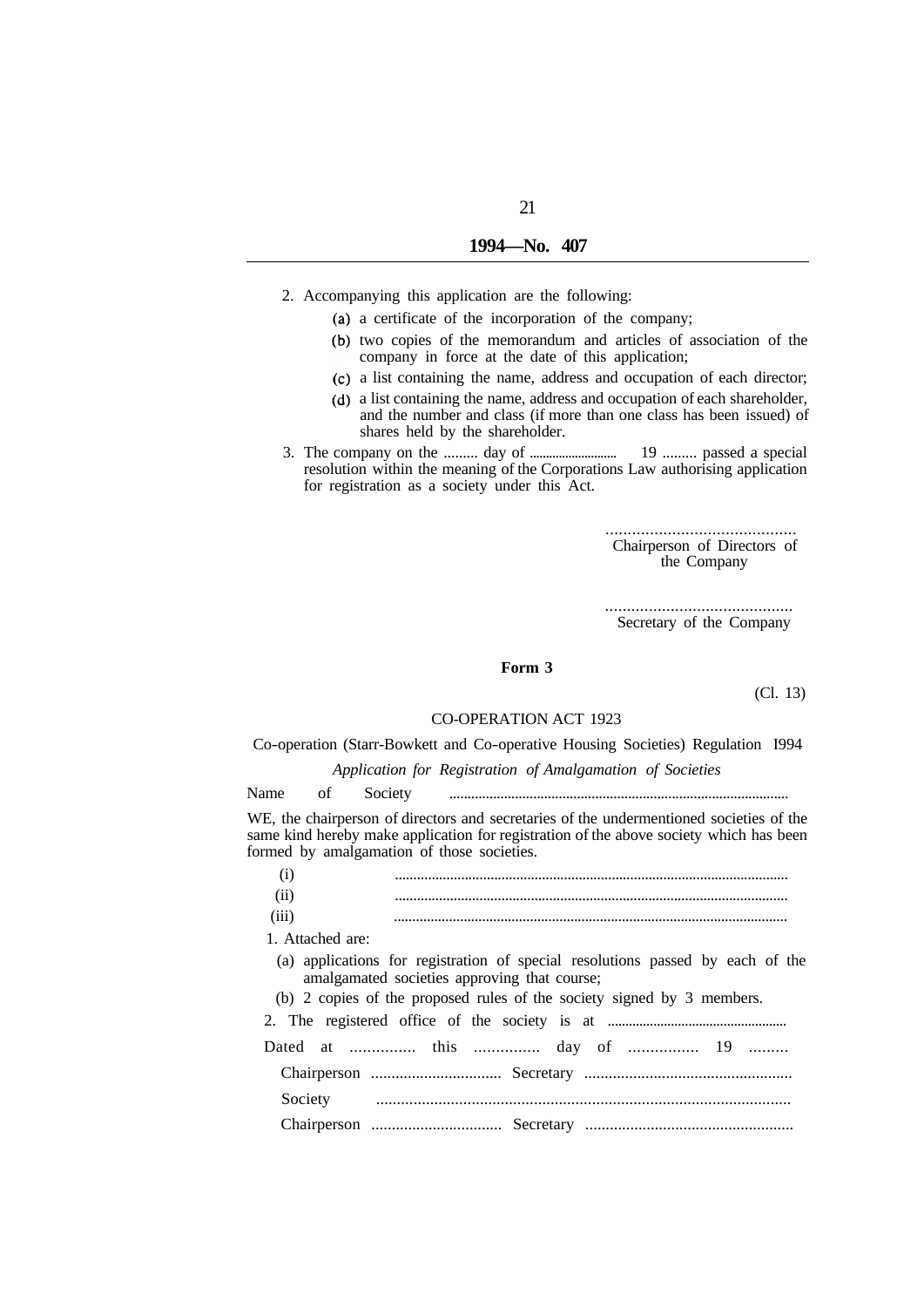#### **1994—No. 407**

| The applicant society is hereby registered this  day of  19 |
|-------------------------------------------------------------|

................................................... Registrar of Co-operative Societies

# **Form 4**

(Cl. 15)

# CO-OPERATION ACT 1923

Co-operation (Starr-Bowkett and Co-operative Housing Societies) Regulation 1994 *Amalgamation of Societies—Gazette Notice* 

.......................................

#### (Society)

NOTICE is hereby given that I have this day registered the abovenamed society as a it a certificate of incorporation. ............................ society under the above Act with limited liability, and have issued to

The society has been formed by the amalgamation of the ..................... and the

Dated this ................. day of ................. 19 .........

................................................... Registrar of Co-operative Societies

#### **Form 5**

(Cl. 20)

#### CO-OPERATION ACT 1923

Co-operation (Starr-Bowkett and Co-operative Housing Societies) Regulation 1994

*Cenificate of Incorporation* 

*(Following Change of Name)* 

I CERTIFY that ....................... has registered a change of its name, and is now incorporated as a ..................... society under the name of .......................

Dated this ....................... day of ....................... 19 ...........

................................................... Registrar of Co-operative Societies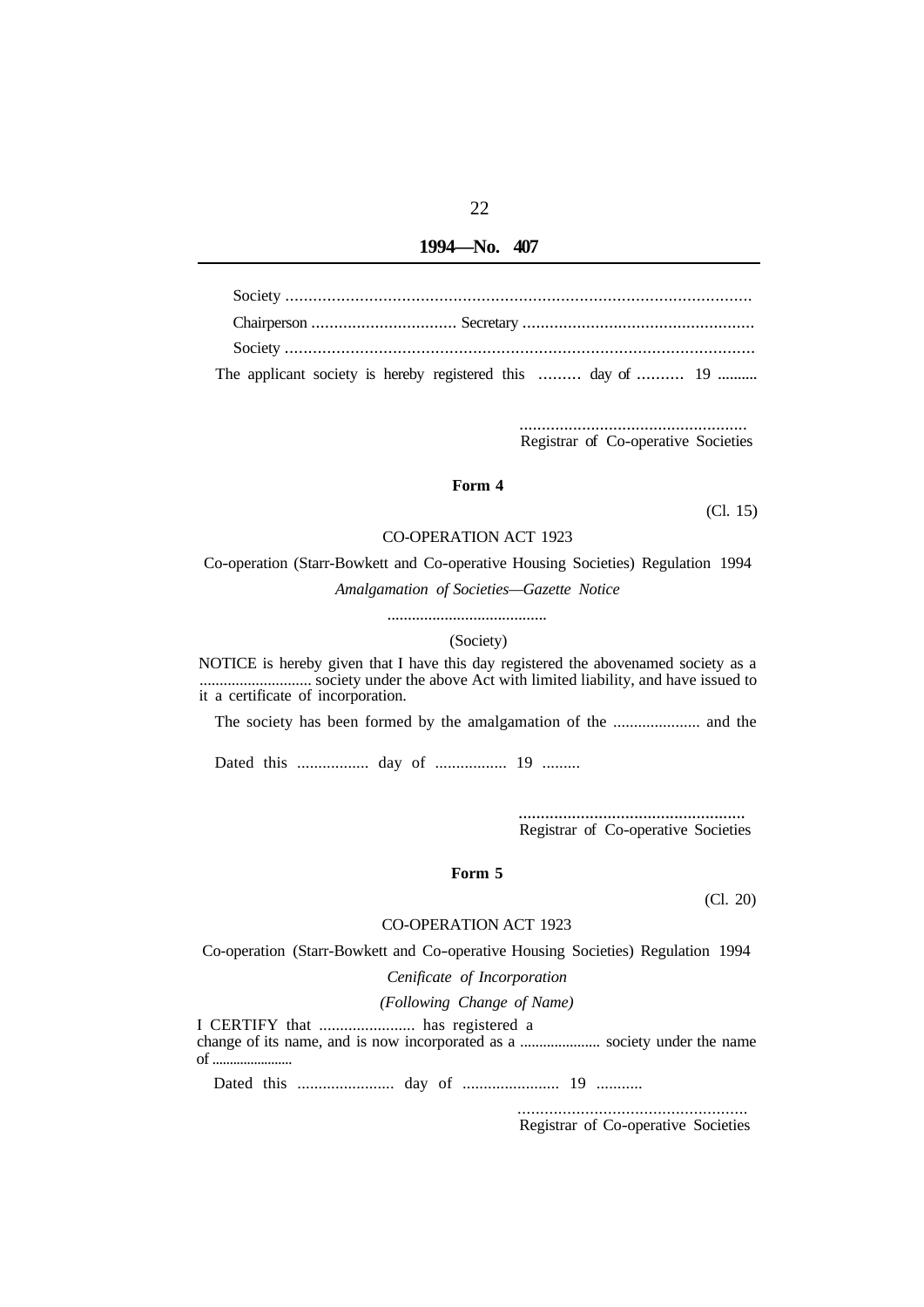|                                                 |                  |               | Form 6                             |                                                                                                                                                                                                                                                                                                                                                                                                                                                                                             |               | (C1, 32)                                                                                                                                                                                                                                                                                                                                                                                                                                                                                                         |         |
|-------------------------------------------------|------------------|---------------|------------------------------------|---------------------------------------------------------------------------------------------------------------------------------------------------------------------------------------------------------------------------------------------------------------------------------------------------------------------------------------------------------------------------------------------------------------------------------------------------------------------------------------------|---------------|------------------------------------------------------------------------------------------------------------------------------------------------------------------------------------------------------------------------------------------------------------------------------------------------------------------------------------------------------------------------------------------------------------------------------------------------------------------------------------------------------------------|---------|
|                                                 |                  |               |                                    | Co-operation (Star-Bowkett and Co-operative Housing Societies) Regulation 1994<br>CO-OPERATION ACT 1923                                                                                                                                                                                                                                                                                                                                                                                     |               |                                                                                                                                                                                                                                                                                                                                                                                                                                                                                                                  |         |
| <b>CO-OPERATIVE</b><br>THIS RETURN WITH         |                  |               |                                    | Annual Return for Start-Bowkett Societies                                                                                                                                                                                                                                                                                                                                                                                                                                                   |               | A COPY OF THE AUDITOR'S REPORT, IS REQUIRED TO BE SENT TO THE REGISTRAR OF SOCIETIES WITHIN THREE MONTHS AFTER THE CLOSE OF THE FINANCIAL YEAR.                                                                                                                                                                                                                                                                                                                                                                  |         |
| Name of Society                                 |                  |               |                                    |                                                                                                                                                                                                                                                                                                                                                                                                                                                                                             |               |                                                                                                                                                                                                                                                                                                                                                                                                                                                                                                                  |         |
| Da c                                            | Ì<br>$\tilde{=}$ |               |                                    | $\label{def:1} \begin{aligned} \mathcal{L}_{\mathcal{A}}(\mathbf{x},\mathbf{y}) = \mathcal{L}_{\mathcal{A}}(\mathbf{x},\mathbf{y}) = \mathcal{L}_{\mathcal{A}}(\mathbf{x},\mathbf{y}) = \mathcal{L}_{\mathcal{A}}(\mathbf{x},\mathbf{y}) = \mathcal{L}_{\mathcal{A}}(\mathbf{x},\mathbf{y}) = \mathcal{L}_{\mathcal{A}}(\mathbf{x},\mathbf{y}) = \mathcal{L}_{\mathcal{A}}(\mathbf{x},\mathbf{y}) = \mathcal{L}_{\mathcal{A}}(\mathbf{x},\mathbf{y}) = \mathcal{L}_{\mathcal{A}}(\mathbf{x$ |               | $\label{eq:2.1} \begin{aligned} \mathcal{L}_{\mathcal{A}}(\mathcal{A}) & = \mathcal{L}_{\mathcal{A}}(\mathcal{A}) + \mathcal{L}_{\mathcal{A}}(\mathcal{A}) + \mathcal{L}_{\mathcal{A}}(\mathcal{A}) + \mathcal{L}_{\mathcal{A}}(\mathcal{A}) + \mathcal{L}_{\mathcal{A}}(\mathcal{A}) + \mathcal{L}_{\mathcal{A}}(\mathcal{A}) + \mathcal{L}_{\mathcal{A}}(\mathcal{A}) + \mathcal{L}_{\mathcal{A}}(\mathcal{A}) + \mathcal{L}_{\mathcal{A}}(\mathcal{A}) + \mathcal{L}_{\mathcal{A}}(\mathcal$<br>$\frac{1}{1}$ | ::::    |
|                                                 |                  |               |                                    | Registered under the above Act for the year ended-                                                                                                                                                                                                                                                                                                                                                                                                                                          | $\ddot{9}$    | Socolary's Signature                                                                                                                                                                                                                                                                                                                                                                                                                                                                                             |         |
|                                                 |                  | $\frac{1}{2}$ |                                    |                                                                                                                                                                                                                                                                                                                                                                                                                                                                                             | Share Capital |                                                                                                                                                                                                                                                                                                                                                                                                                                                                                                                  |         |
|                                                 | Member<br>S,     | <b>Shares</b> | Appro-<br>priated<br><b>Shares</b> | Issued                                                                                                                                                                                                                                                                                                                                                                                                                                                                                      | Paid-Up       | <b>Shares</b><br>Forfeited                                                                                                                                                                                                                                                                                                                                                                                                                                                                                       | ACvanes |
| Balance as per last return                      |                  |               |                                    | ⊷                                                                                                                                                                                                                                                                                                                                                                                                                                                                                           | وى            | w                                                                                                                                                                                                                                                                                                                                                                                                                                                                                                                |         |
|                                                 |                  |               |                                    |                                                                                                                                                                                                                                                                                                                                                                                                                                                                                             |               |                                                                                                                                                                                                                                                                                                                                                                                                                                                                                                                  |         |
| $Told$ . The $\Box$                             |                  |               |                                    |                                                                                                                                                                                                                                                                                                                                                                                                                                                                                             |               |                                                                                                                                                                                                                                                                                                                                                                                                                                                                                                                  |         |
| $\mathcal{L}$ ss $-$                            |                  |               |                                    |                                                                                                                                                                                                                                                                                                                                                                                                                                                                                             |               |                                                                                                                                                                                                                                                                                                                                                                                                                                                                                                                  |         |
| Reductions and WithCmwals<br>Donald in the con- |                  |               |                                    |                                                                                                                                                                                                                                                                                                                                                                                                                                                                                             |               |                                                                                                                                                                                                                                                                                                                                                                                                                                                                                                                  |         |
| Balance at close of year<br>Repayments          |                  |               |                                    |                                                                                                                                                                                                                                                                                                                                                                                                                                                                                             |               |                                                                                                                                                                                                                                                                                                                                                                                                                                                                                                                  |         |
|                                                 |                  |               |                                    |                                                                                                                                                                                                                                                                                                                                                                                                                                                                                             |               |                                                                                                                                                                                                                                                                                                                                                                                                                                                                                                                  |         |

1994-No. 407

23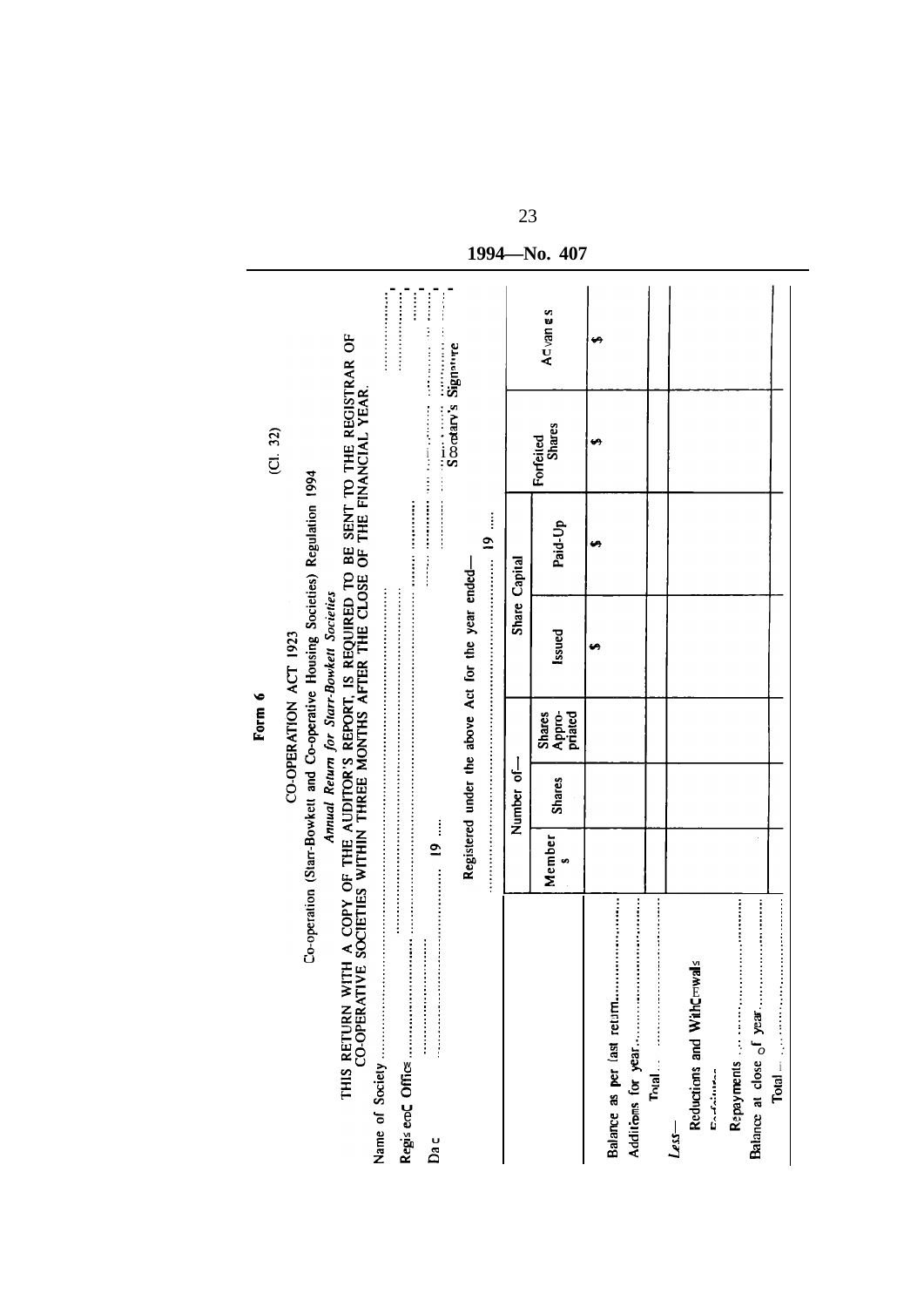| Purpose of Ad <sub>v</sub> a |                | Under<br>\$1,000    |                               | $$1,001$ to<br>\$2,000 | $$2,001$ to $$4,000$ | \$4,001 to<br>\$6,000             | Over \$6,000        | Total |
|------------------------------|----------------|---------------------|-------------------------------|------------------------|----------------------|-----------------------------------|---------------------|-------|
|                              | $\overline{z}$ | $\overline{C}$ monm | $\overline{\mathbf{\dot{z}}}$ | L<br>Encept            |                      | No.   Amount   No.   Amount   No. | Amount No.   Amount |       |
| To Purchase Homes-           |                |                     |                               |                        |                      |                                   |                     |       |
| (a) New construction         |                |                     |                               |                        |                      |                                   |                     |       |
| (b) Previously occupied      |                |                     |                               |                        |                      |                                   |                     |       |
|                              |                |                     |                               |                        |                      |                                   |                     |       |
| Total                        |                |                     |                               |                        |                      |                                   |                     |       |

1994 No. 407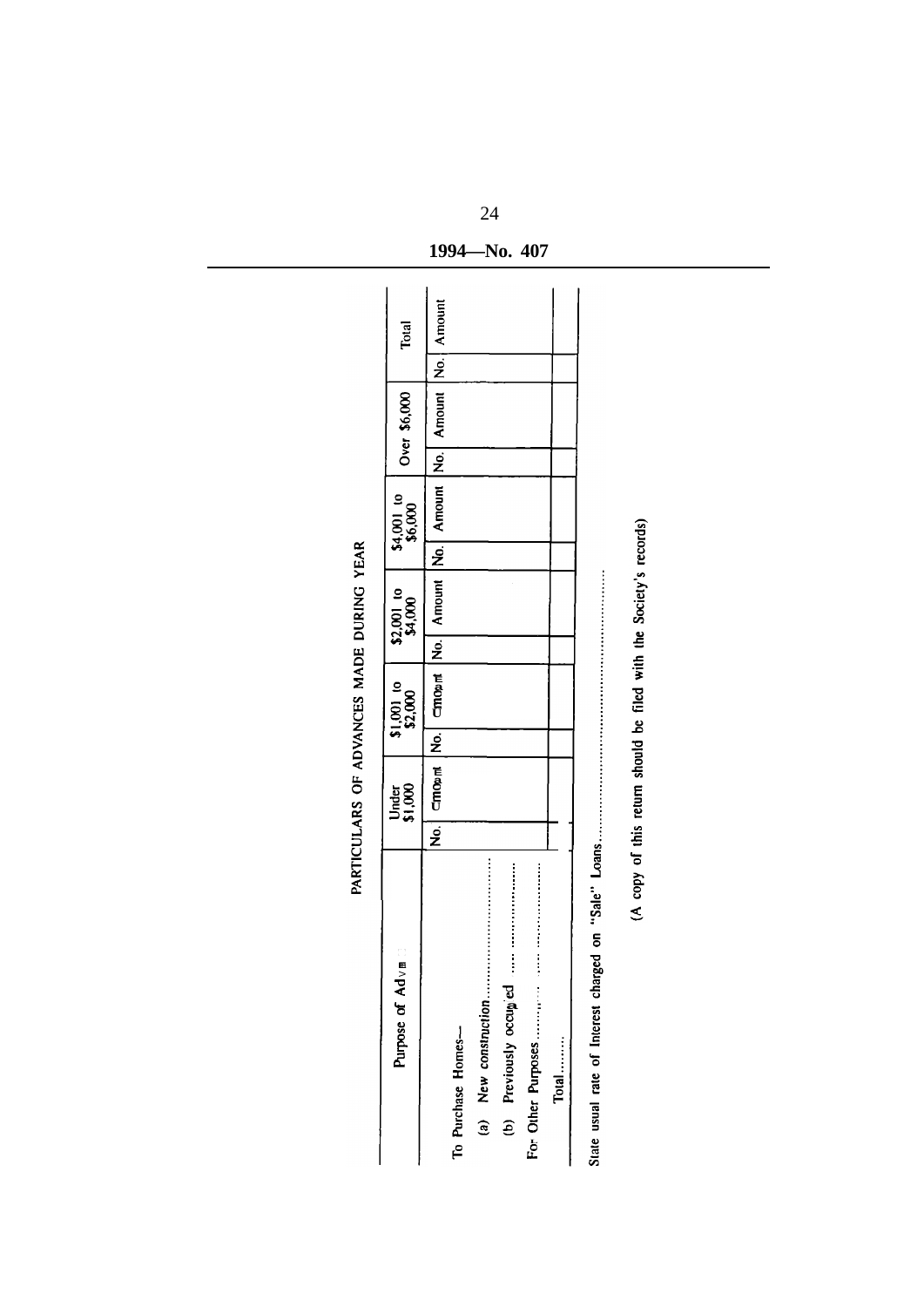|                                                     |    | ≘<br>PROFIT AND LOSS ACCOUNT FOR YEAR ENDED<br>PART I-MANAGEMENT ACCOUNT                                                                                                                             |    |  |
|-----------------------------------------------------|----|------------------------------------------------------------------------------------------------------------------------------------------------------------------------------------------------------|----|--|
|                                                     |    |                                                                                                                                                                                                      | မာ |  |
| <br><br>医皮质性皮炎 医皮质 医血管下腺炎 医血管下腺炎 医血管切除术<br>Salaries |    | İ<br>ł<br>Ì<br>Sale of Subscription Books a <sub>nd</sub> Fales<br>Other Management Income (Specify)-<br>Charges on Withdrawals<br><br>Entrance Fees<br>Insurance Commission<br>Working Expenses on- |    |  |
| Barplus For Year on Management Account              |    | Deficiency for year on Management Account                                                                                                                                                            |    |  |
|                                                     |    | PART 2-INTEREST ACCOUNT                                                                                                                                                                              |    |  |
| $\frac{1}{2}$ es (specify $-$<br>$\vdots$           | U) | Premiums collected for Period or Interest                                                                                                                                                            | မာ |  |
| Year on lotere.1 Account<br>a                       |    | Other Income (Specify)—<br>Deficiency for Year on Interest Account                                                                                                                                   |    |  |
|                                                     |    |                                                                                                                                                                                                      |    |  |

1994—No. 407

 $\overline{\phantom{0}}$ 

 $\overline{a}$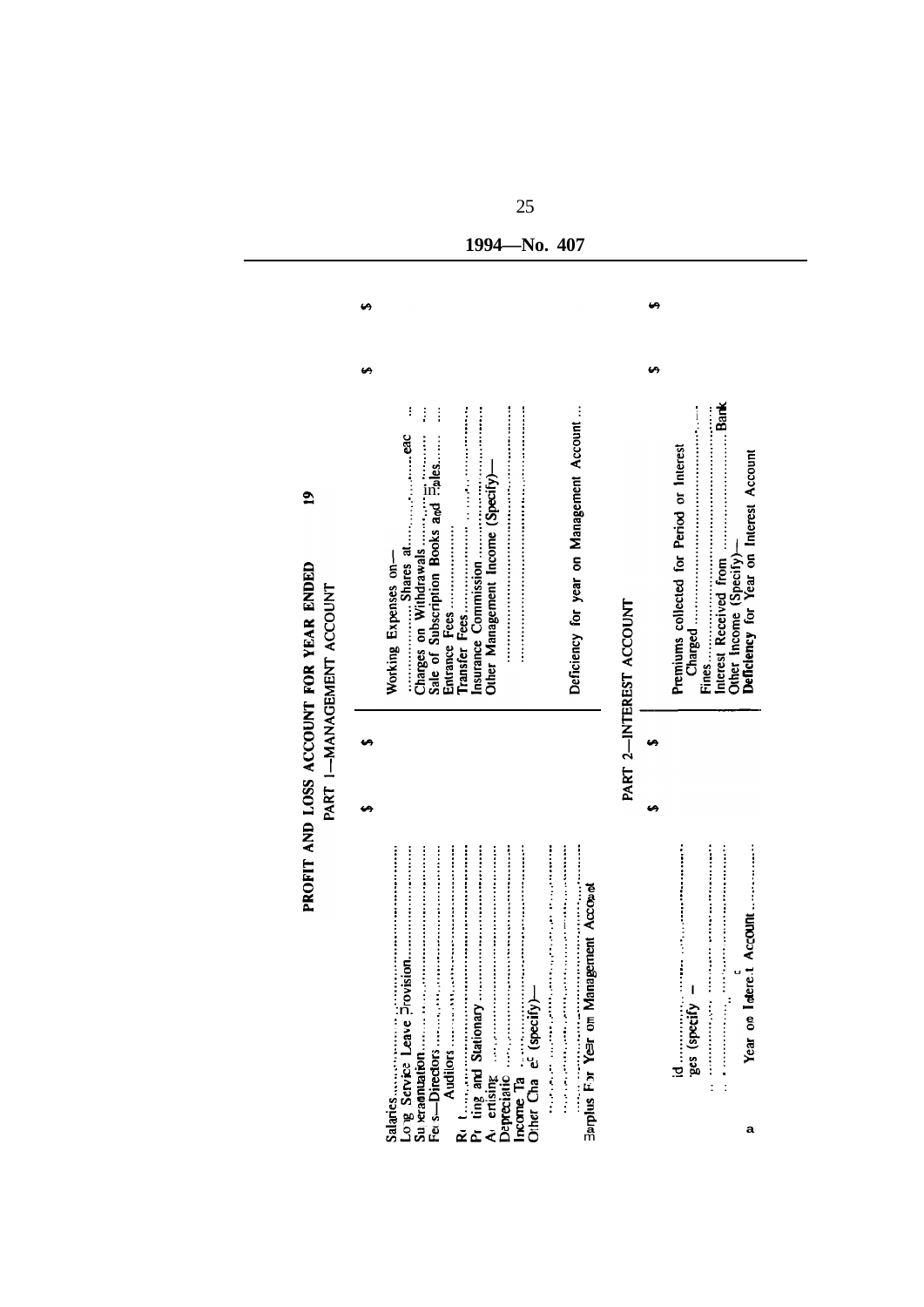| LITIES<br>LIABII                                                                              |                                                                                                                                                                                                                                                                                                                                                                                                                                                     |
|-----------------------------------------------------------------------------------------------|-----------------------------------------------------------------------------------------------------------------------------------------------------------------------------------------------------------------------------------------------------------------------------------------------------------------------------------------------------------------------------------------------------------------------------------------------------|
| $\blacksquare$ Shares at $\ldots$<br>Share Capital                                            | ومه<br>ASSETS<br>G,                                                                                                                                                                                                                                                                                                                                                                                                                                 |
| Profit and Loss Account-Surplus<br>Subscriptions paid-up<br>Subscriptions on Shares           |                                                                                                                                                                                                                                                                                                                                                                                                                                                     |
| <b><i><u><u><b></b></u></u></i></b><br>Surplus for year-Management Account<br>Deficiency B/F* | Total and distribution of the component of the component of                                                                                                                                                                                                                                                                                                                                                                                         |
| Sub-Total<br>Surplus for year—Interest<br>Deficiency*<br>Deficiency*                          | Total Sum Advanced-                                                                                                                                                                                                                                                                                                                                                                                                                                 |
|                                                                                               | Comprising-<br>Advances (Secured by Mongage) \$                                                                                                                                                                                                                                                                                                                                                                                                     |
| Deficiency*<br>Accumulated Surplus as                                                         | Advances (not yet Secured by Mortgage)                                                                                                                                                                                                                                                                                                                                                                                                              |
| Total<br>Bank (Secured by)<br>Sundry Creditors<br>Overdraft at                                | $\begin{minipage}{0.9\linewidth} \begin{tabular}{ c c c } \hline \multicolumn{3}{ c }{\textbf{1}} & \multicolumn{3}{ c }{\textbf{2}} & \multicolumn{3}{ c }{\textbf{3}} & \multicolumn{3}{ c }{\textbf{4}} & \multicolumn{3}{ c }{\textbf{5}} & \multicolumn{3}{ c }{\textbf{6}} & \multicolumn{3}{ c }{\textbf{6}} & \multicolumn{3}{ c }{\textbf{7}} & \multicolumn{3}{ c }{\textbf{8}} & \multicolumn{3}{ c }{\textbf{9}} & \multicolumn{3}{ c $ |
| Other Liabilities (Specify)                                                                   |                                                                                                                                                                                                                                                                                                                                                                                                                                                     |
| *If Deficiency indicate thus (--).                                                            |                                                                                                                                                                                                                                                                                                                                                                                                                                                     |
| <b>BANK RECONCILIATION STATEMENT</b>                                                          |                                                                                                                                                                                                                                                                                                                                                                                                                                                     |
| $\frac{1}{2}$ and $\frac{1}{2}$<br>Unpresented Cheques<br>Balance per Bank Cen.               |                                                                                                                                                                                                                                                                                                                                                                                                                                                     |
| $Sub$ -To                                                                                     |                                                                                                                                                                                                                                                                                                                                                                                                                                                     |
| Deposits in Transit banked on                                                                 |                                                                                                                                                                                                                                                                                                                                                                                                                                                     |
| Other Adjustments (Specify)-                                                                  | Other Assets (Specify)-                                                                                                                                                                                                                                                                                                                                                                                                                             |
| this $(-)$ .<br>Balance per Cash Book<br>*If overdrawn indicate                               |                                                                                                                                                                                                                                                                                                                                                                                                                                                     |
| The foregoing Balance Sheet<br>my Report dated                                                | and Profit and Loss Account are in agreement with the Books of Account of the Society, reference to which is contained in $\ldots$ is a set of the state of the Co-operation Act 1923.                                                                                                                                                                                                                                                              |
|                                                                                               | $\begin{bmatrix} 1 & 0 & 0 \\ 0 & 1 & 0 \\ 0 & 0 & 0 \\ 0 & 0 & 0 \\ 0 & 0 & 0 \\ 0 & 0 & 0 \\ 0 & 0 & 0 & 0 \\ 0 & 0 & 0 & 0 \\ 0 & 0 & 0 & 0 \\ 0 & 0 & 0 & 0 & 0 \\ 0 & 0 & 0 & 0 & 0 \\ 0 & 0 & 0 & 0 & 0 \\ 0 & 0 & 0 & 0 & 0 & 0 \\ 0 & 0 & 0 & 0 & 0 & 0 \\ 0 & 0 & 0 & 0 & 0 & 0 & 0 \\ 0 & 0 & 0 & 0 & 0 & 0 & 0 \\ $<br>Date<br>Auditor                                                                                                   |
|                                                                                               | (Registered under the Corporations Law)                                                                                                                                                                                                                                                                                                                                                                                                             |

26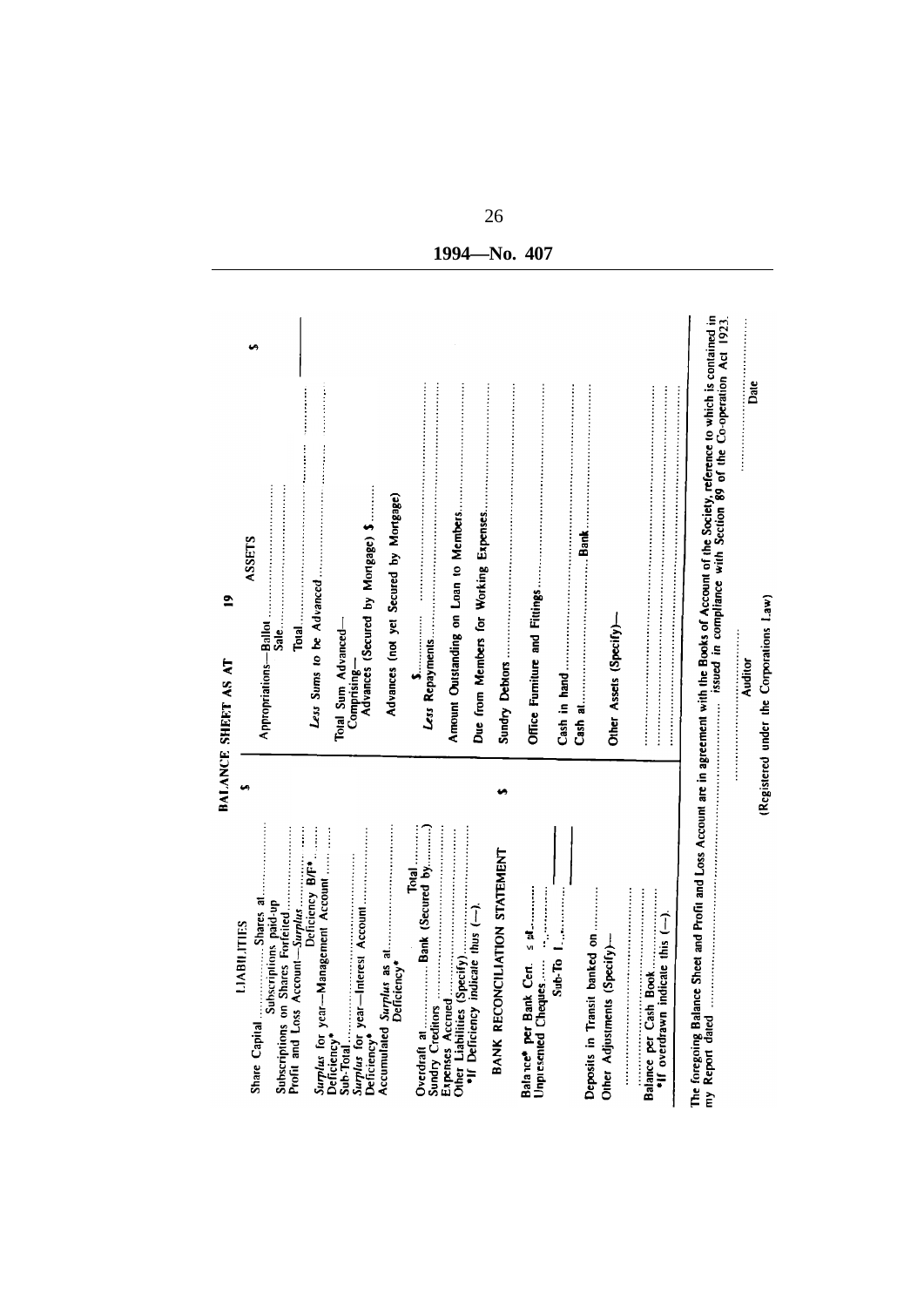#### **1994—No. 407**

27

#### CO-OPERATION ACT 1923

Co-operation (Starr-Bowkett and Co-oprerative Housing Societies) Regulation 1994

Name of Society

*Annual Return for Co-operative Housing Socieities* 

Financial year ended .......... I ........ I PART I. MAN AGEMENT ACCOUNT INCOME \$ 7. Management fees ................................................................. EXPENSES \$ I. Secretarial fees and salaries ................................... 2. Computer service fees ............................................ 8. lnsurance commission 9. Other (incl. entrance. transfer and with-3. Directors fees ....................................................... 4. Other expenses (incl. audit fees and prodrawal far fines and interest from invest- ment of management surpluses) ...................................... 10. Balance transferred ........................................................ 11. Total ........................................................................... 5. Balance transferred ................................................ vision for income tax)................................................  $6, Total$ PART2 INTE REST ACCOUNT EXPENSES \$ INCOME S 4. Interest on loans to members ........................................ 5. Other interest received .................................................. I. Interest on loans from— (a) Banks .............................................................. 6. Other ...................................................................................... (b) Others ............................................... 7. Balance transferred ....................................................... 2. Balance transferred ................................................. 3. Total ....................................................................  $8.$  Total PART 3. BALANCE SHEET AS AT ....../......./....... DETAILED LIST OF LOANS FROM LENDERS AS PER ITEM 4 OPPOSITE EXTRES **Members' Funds—**<br>
1. Amounts paid on ordinary shares .......... ........... Name of lender \$ 2. Intrest account (if deficit show minus). 3. Management account (if deficit show . . . . . . . . . . minus) ................................................................................... .................................................................................. *External Liabilities* (incl. accured intrest) ................................................................................... 4. Loans from—<br>
(a) Commonweath/State Housing Agree-................................................................................... (b) Bank (specify name of bank) ............. ment ................................................................ ................................................................................. ................................................................................... .............................................................. ...................................................................... (c) others (specify name of lender) ............... ................................................................................. ................................................................................... ................................................................................... ......................................................... (NOTE: If space insufficient please list loans in ................................................................................... space opposite The above Balance Sheet Management Account and Interest Account are in agreement with the books of account of the Society *Other Liabilities*  5. Sundry creditors .................................................... 6. Provision for income tax ....................................... 7. Other ................ .... 8. Total .................................................................... ...................................................................Registered Auditor *Secretary Signature* .................................................................. Representative who should be contacted if any queries arise regarding this return ASSETS (Block letters) *Telephone(.....................)* .......................... *Date* ....................... *Financial Assets* 9. Amount owed on morgages ................................... .............<br>רדי 10. Cash on hand and in current accounts of banks I I. Deposits with— Exposits with Banks  $(b)$ *Physical Assets*  12. Physical assets. incl. furniture and equip ment *(less* accumulated depreciation to date) *Other Assets*  13. Other assets. incl. sham in Associations (please specify) .................................... 14 Total

FOR OFFICE USE ONLY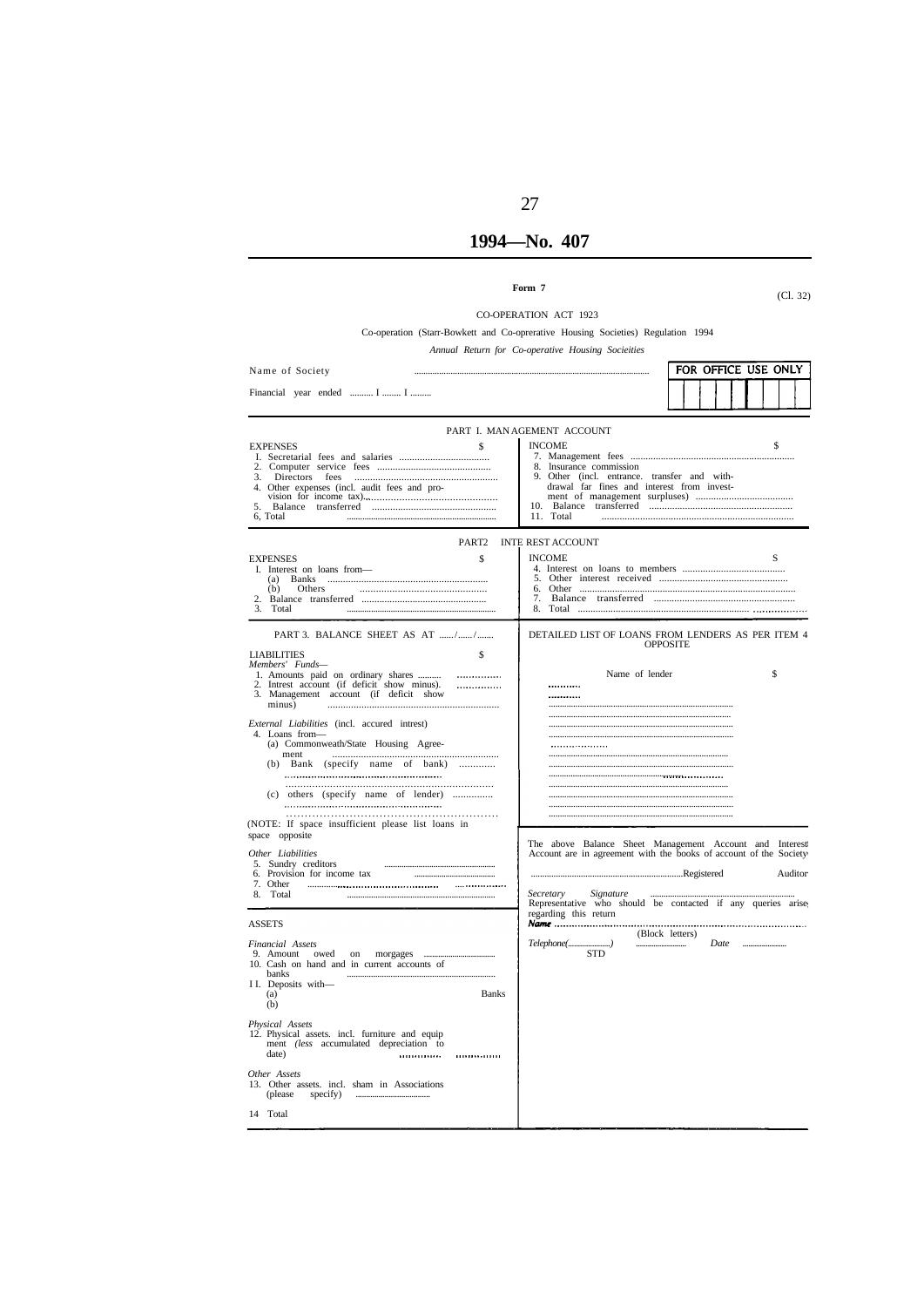| (C1, 32) |                                                                                                                                                                       |                                                                                                          |                                                                                                                                                                                                                        | Remarks                                                          |    |       |
|----------|-----------------------------------------------------------------------------------------------------------------------------------------------------------------------|----------------------------------------------------------------------------------------------------------|------------------------------------------------------------------------------------------------------------------------------------------------------------------------------------------------------------------------|------------------------------------------------------------------|----|-------|
|          |                                                                                                                                                                       |                                                                                                          |                                                                                                                                                                                                                        | Amount of<br>advance                                             | G, |       |
|          |                                                                                                                                                                       |                                                                                                          |                                                                                                                                                                                                                        | Valuation of<br>property                                         | ω. |       |
| Form 8   | Co-operation (Star-Bowkett and Co-operative Housing Societies) Regulation 1994<br>Annual Return for Co-operative Housing Societies<br>CO-OPERATION ACT 1923<br>PART 1 | DIVISION A                                                                                               |                                                                                                                                                                                                                        | Type of property<br>(leasehold, etc.)                            |    | Total |
|          |                                                                                                                                                                       | Return of Advances to Directors or Manager or Secretary or Bodies Corporate in which they are interested | set forth pursuant to clause 32 of the Regulation in respect of advances made during the financial year covered by the annual return                                                                                   | society (director,<br>Relationship to<br>$\overline{\mathbf{c}}$ |    |       |
|          |                                                                                                                                                                       |                                                                                                          | to any director or the manager or secretary of the society or to any person who after the making of the advance became a director or the manager or the<br>secretary of the society in that year.<br>Particulars to be | Name of officer                                                  |    |       |

1994 No. 407

28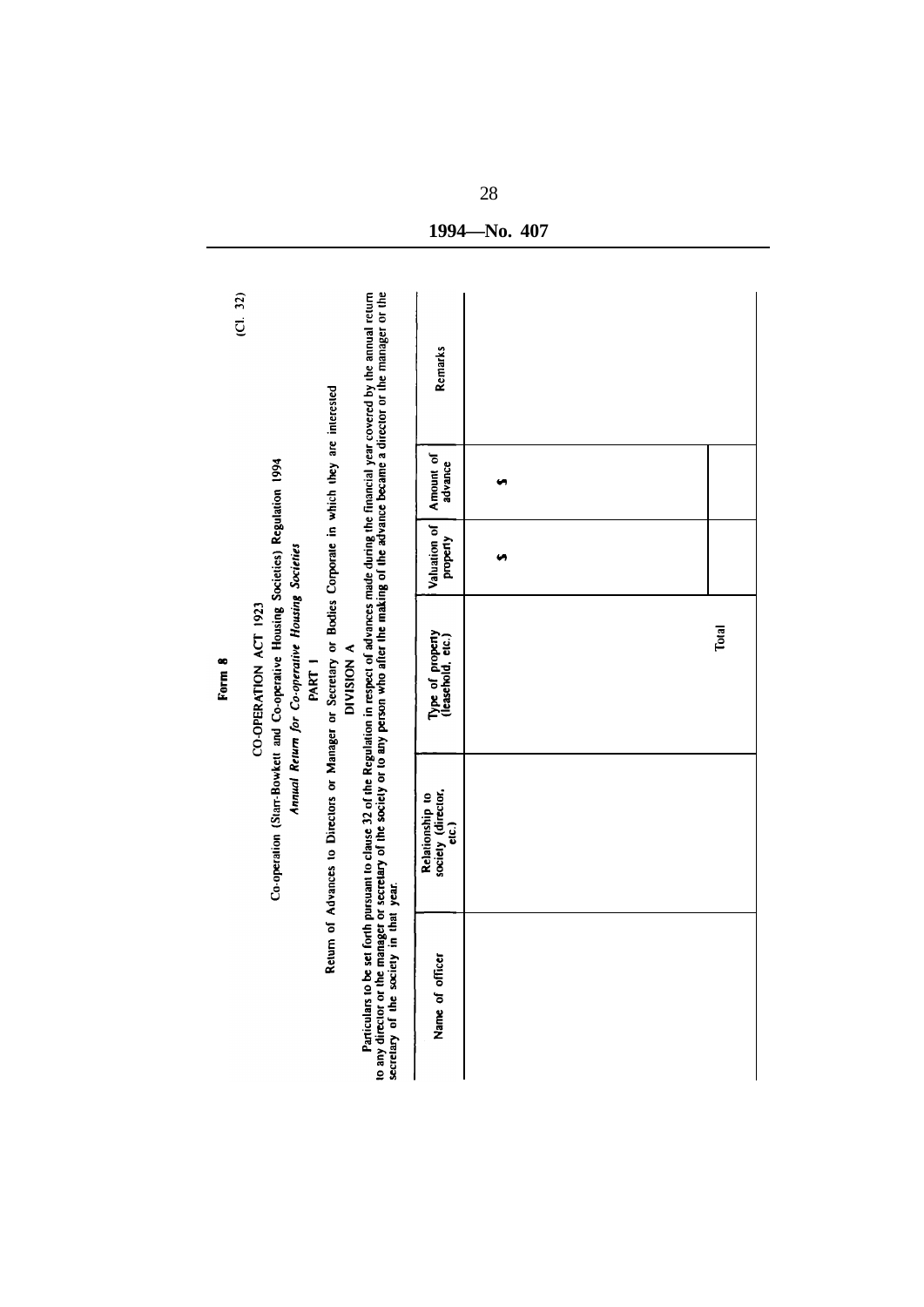|                                                                            |                     |                   | Particulars to be set forth pursuant to clause 32 of the Regulation in respect of advances made during the financial year covered by the annual return<br>held (either directly or through a nominee) shares the nominal value of which exceeded 2% per centum of the total<br>director or the manager or secretary of the society was a director, general manager, secretary, or other similar officer. |                                                                                                                  | Remarks                                                                                     |      |       |
|----------------------------------------------------------------------------|---------------------|-------------------|----------------------------------------------------------------------------------------------------------------------------------------------------------------------------------------------------------------------------------------------------------------------------------------------------------------------------------------------------------------------------------------------------------|------------------------------------------------------------------------------------------------------------------|---------------------------------------------------------------------------------------------|------|-------|
|                                                                            |                     |                   |                                                                                                                                                                                                                                                                                                                                                                                                          | officer's shareholdings<br>paid-up share capital<br>which exceed 2/per<br>Particulars of each<br>centum of total | of officer's<br>Percentage<br>holdings<br>paid-up<br>to total<br>share-<br>capital<br>share |      |       |
|                                                                            |                     |                   |                                                                                                                                                                                                                                                                                                                                                                                                          |                                                                                                                  | in company<br>corporate<br>Officer's<br>holdings<br>or other<br>share-<br>body              |      |       |
|                                                                            |                     |                   |                                                                                                                                                                                                                                                                                                                                                                                                          |                                                                                                                  | Amount of<br>advance                                                                        | وميه |       |
| PART 1-continued                                                           |                     | <b>DIVISION B</b> |                                                                                                                                                                                                                                                                                                                                                                                                          |                                                                                                                  | of property<br>Valuation                                                                    |      |       |
|                                                                            | NTERESTED-continued |                   |                                                                                                                                                                                                                                                                                                                                                                                                          | Type of                                                                                                          | leasehold,<br>property<br>elc.)                                                             |      | Total |
| TO DIRECTORS OR MANAGER OR SECRETARY OR BODIES CORPORATE IN WHICH THEY ARE |                     |                   | Relation-                                                                                                                                                                                                                                                                                                                                                                                                | director,<br>ship to<br>society<br>etc.                                                                          |                                                                                             |      |       |
|                                                                            |                     |                   |                                                                                                                                                                                                                                                                                                                                                                                                          | officer of<br>Name of                                                                                            | interest in<br>company<br>society<br>$\frac{1}{2}$                                          |      |       |
|                                                                            |                     |                   |                                                                                                                                                                                                                                                                                                                                                                                                          | Position<br>held in                                                                                              | by officer<br>manager,<br>company<br>(general<br>cic.)                                      |      |       |
|                                                                            | RETURN OF ADVANCES  |                   | to (i) a company or other body corporate in which, when the advance was made, or at any later time in the relevant financial year, a director or the<br>paid-up share capital of the company or other body corporate; or (ii) a company or other body corporate of which, when the advance was made, or at any<br>manager or secretary of the society<br>time in the relevant financial year, a          |                                                                                                                  | Name of company<br>or other body<br>corporate                                               |      |       |

1994 No. 407

29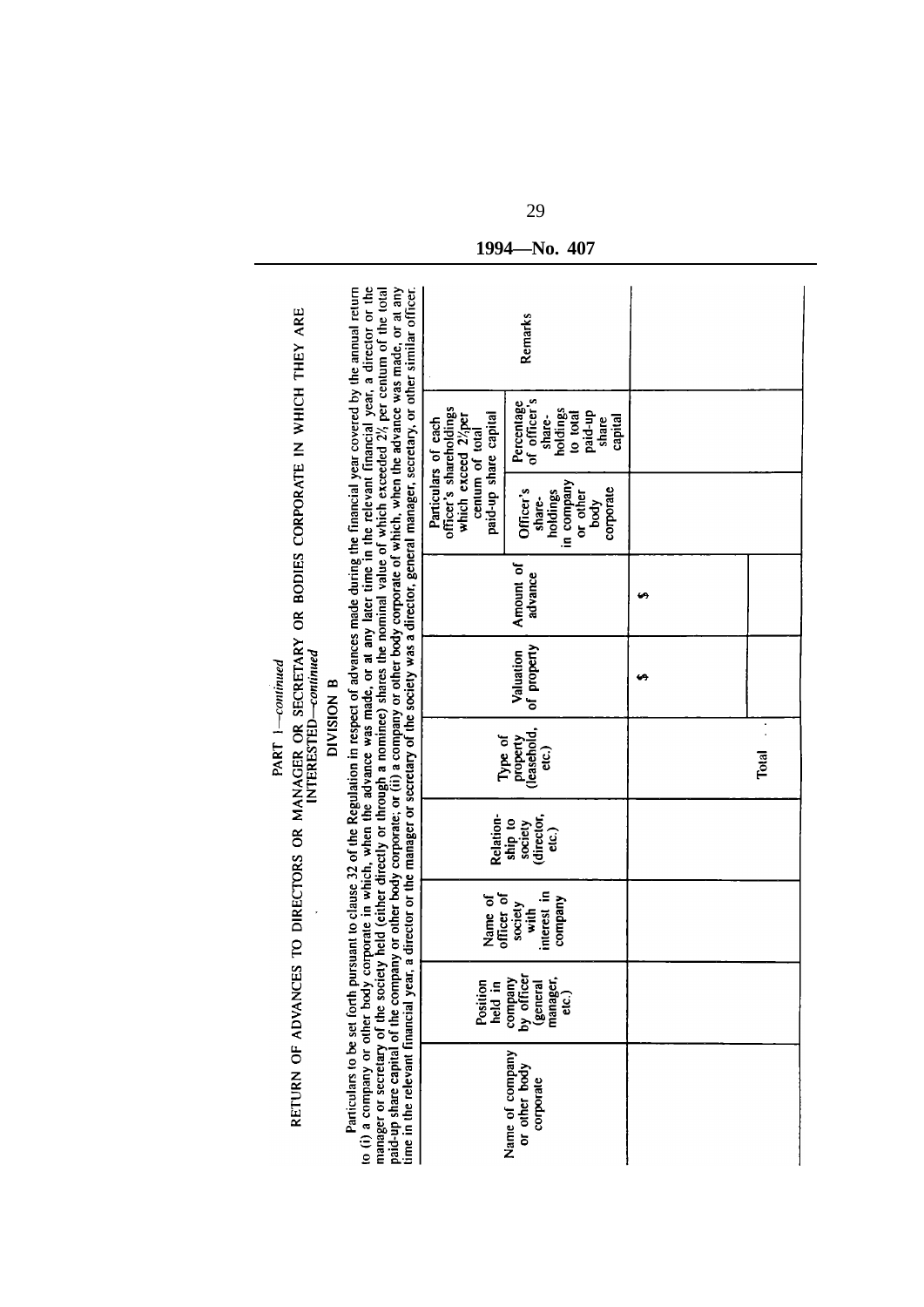| Return as to Sales of Properties and Transfers of Mortgages Pursuant to clause 32 of the Regulation for the Financial Year Ended | unccovered)<br>Remarks<br>(include<br>details of<br>any loss       |   |
|----------------------------------------------------------------------------------------------------------------------------------|--------------------------------------------------------------------|---|
|                                                                                                                                  | (and address<br>purchaser<br>corporate<br>body)<br>Name of<br>if a |   |
|                                                                                                                                  | Source of<br>recovery                                              |   |
| 19                                                                                                                               | otherwise<br>recovered<br>Amount                                   |   |
|                                                                                                                                  | Sale price<br>deducting<br>expenses<br>of sale)<br>(after          |   |
|                                                                                                                                  | completion<br>of sale<br>date of<br>Debt at                        | H |
| PROPERTIES SOLD DURING THE YEAR BY THE SOCIETY IN THE EXERCISE OF ITS POWERS AS MORTGAGEE OR AFTER<br>FORECLOSURE                | Identifying<br>number of<br>member                                 |   |

1994 No. 407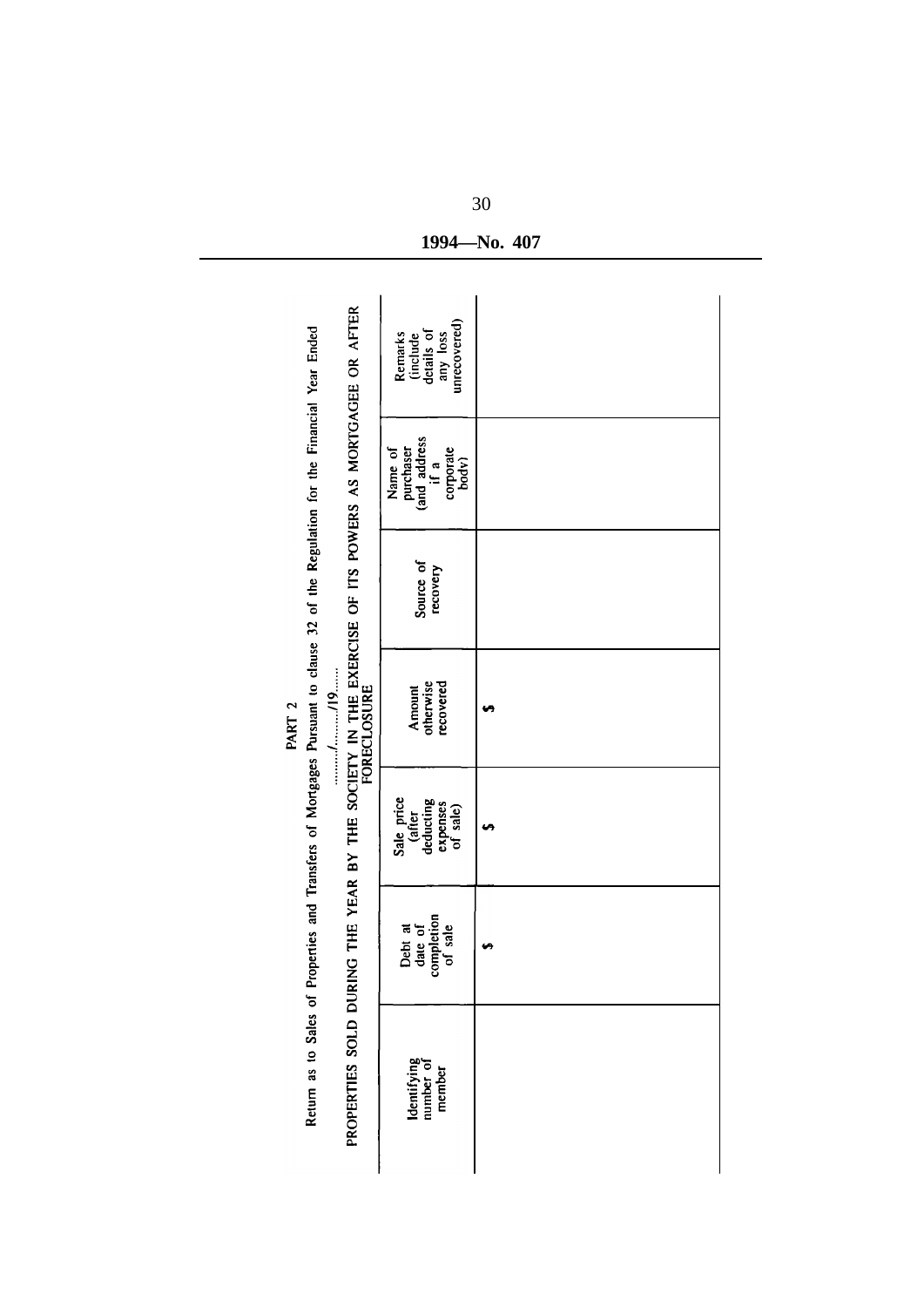|                                                      | <b>Remarks</b>                                                  |          |  |
|------------------------------------------------------|-----------------------------------------------------------------|----------|--|
|                                                      |                                                                 | u٩       |  |
| MORTGAGES TRANSFERRED DURING THE YEAR BY THE SOCIETY | Amount<br>outstanding<br>on mortgages<br>transferred            | <b>ی</b> |  |
|                                                      | advances<br>secured by<br>Amount or<br>mortgages<br>transferred | م        |  |
|                                                      | Number of<br>mortgages<br>transferred                           |          |  |

1994-No. 407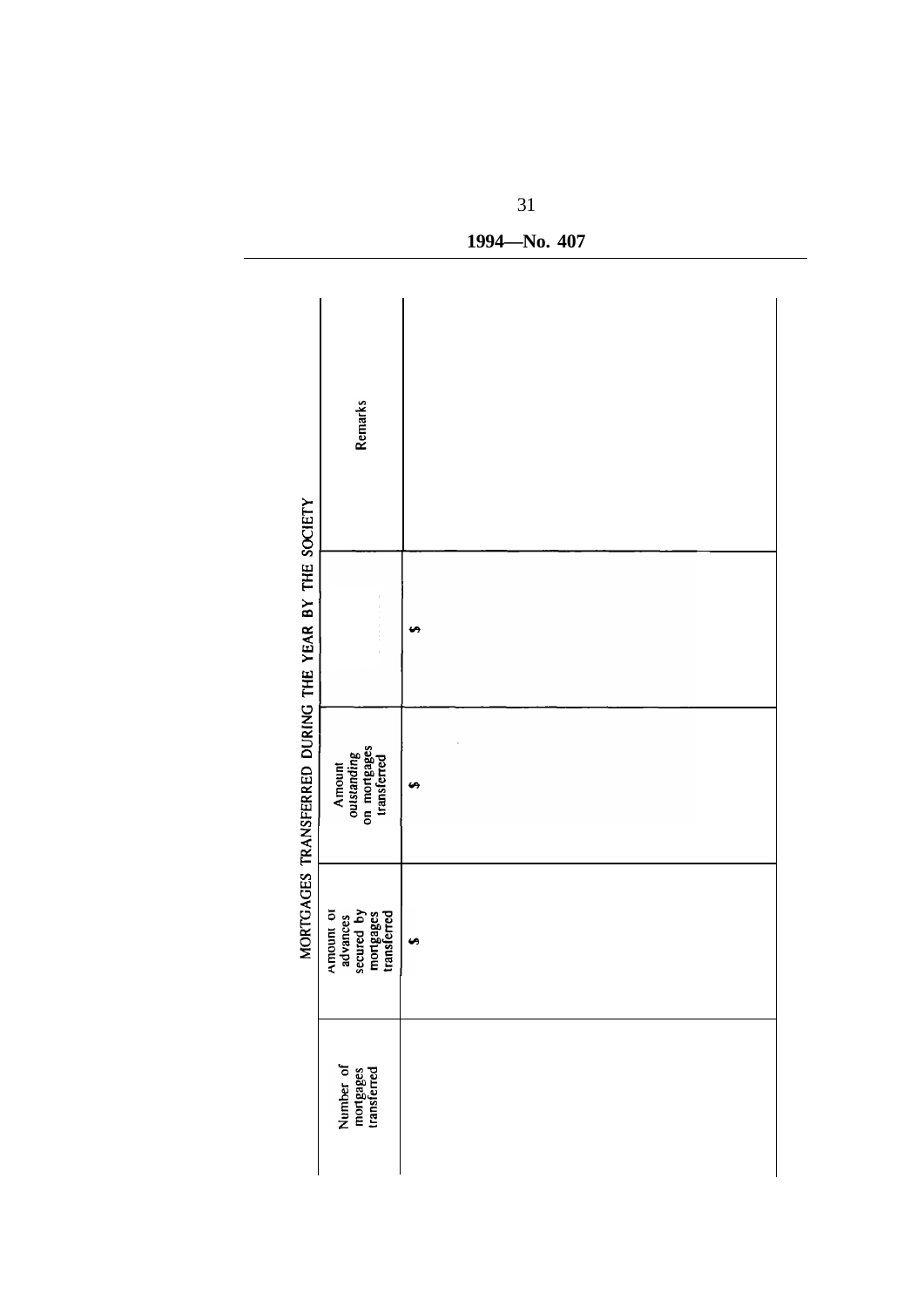#### **1994—No. 407**

#### **Form 9**

(Cl. 32)

#### CO—OPERATION ACT 1923

#### Co-operation (Starr-Bowkett and Co-operative Housing Societies) Regulation 1994

*Notice specifying certain declarations* 

Name of Society ...........................................................

I, .............................., secretary of the abovementioned society, hereby give notice that declarations as specified hereunder were made to the board of directors of the society under section 84AB of the Co-operation Act 1923 during the financial year which ended on the .......................day of ........................19......

| Surname of<br>Director | Christian<br>names (in<br>full) | Date of<br>declaration | Contract or<br>proposed<br>Contract<br>referred to<br>1n<br>declaration | Nature of<br>interest | Whether<br>contract<br>entered into<br>by society |
|------------------------|---------------------------------|------------------------|-------------------------------------------------------------------------|-----------------------|---------------------------------------------------|
|                        |                                 |                        |                                                                         |                       |                                                   |
| this<br>Date           |                                 |                        | day                                                                     |                       |                                                   |

To the Rigistrar of Co-operative Societies, Sydney

# **SCHEDULE 2—PRESCRIBED INFORMATION AS TO COMPROMISE WITH CREDITORS OR MEMBERS**

#### **PART 1—INTERPRETATION**

(Cl. 57)

- 1. (1) In this Schedule:
- **"dividend",** in relation to the winding up of the affairs of a society, means the distribution, not being a return of capital, of any part of the property of the society among its creditors or contributories by the liquidator;
- "internal creditor" means a creditor who is a member of the society, a relative or spouse of a member, or a relative of the spouse of a member;
- "marketable securities" means debentures, stocks, shares or bonds of any Government, of any local government authority or of any corporation, association or society. and includes any right or option in respect of shares in any corporation and any prescribed interest within the meaning of the Law;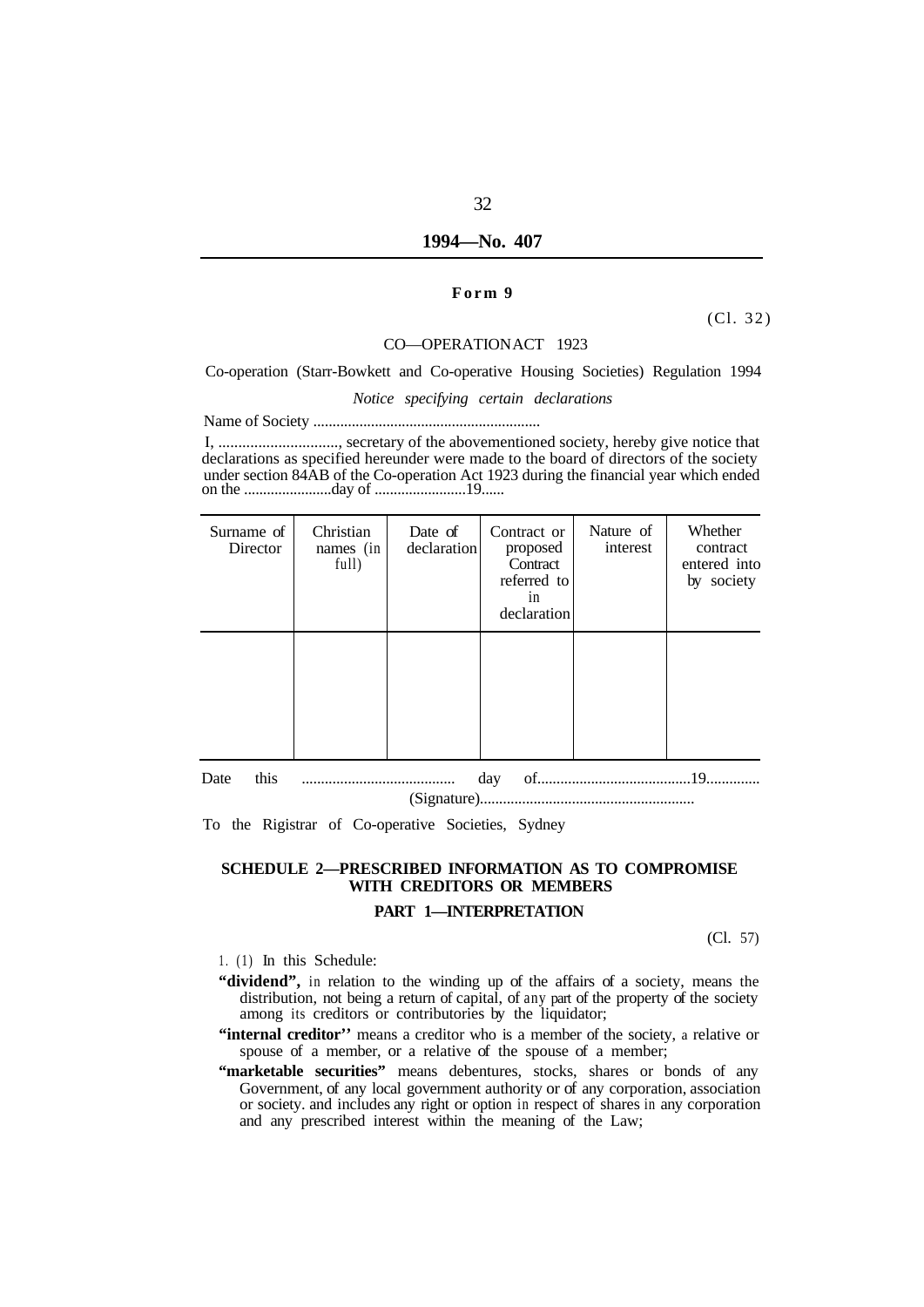"Scheme" means the proposed compromise or arrangement;

- **"scheme creditors"** means the creditors or class of creditors of a society, to whom the Scheme would apply;
- **"scheme members"** means the members or class of members of a society, to whom the Scheme would apply;
- "the Law" means the Corporations Law:
- "the Court" means the Supreme Court of New South Wales.

(2) For the purposes of this Schedule, a society and a corporation or a society and another society are taken to be related to each other where, if the society (or the society and the other society, as the case may be) were a corporation (or were corporations) within the meaning of the Law, the society and the corporation (or the society and the other society, as the case may be) would be taken to be related to each other pursuant to section 50 of the Law.

(3) In this Schedule:

- (a) a reference to a provision of the Law (other than a reference in this subclause or in subclause (2)) is a reference to the provision as applying by reason of the operation of section 91B of the Act; and
- (b) a reference to a person associated with another person or with a society is to be construed in the same manner as such a reference would be construed in the Law (as provided by sections 10–17 of the Law) and in the case of a reference to a person associated with a society is to be so construed as if a society were a corporation within the meaning of the Law.

#### **PART 2–PRESCRIBED INFORMATION RELATING TO PROPOSED COMPROMISE OR ARRANGEMENT WITH CREDITORS OR CLASS OF CREDITORS**

- 2. The statement must set out the following:
	- (a) the expected dividend that would be available to scheme creditors if the society were to be wound up within 6 months after the date of the hearing of the application to the Court for an order under section 411 (1) of the Law;
	- (b) where a composition of debts is proposed–the expected dividend that would be paid to scheme creditors if the Scheme were put into effect as proposed;
	- (c) a list of the names of all known scheme creditors together with the debts owed to those creditors;
	- (d) if any scheme creditor is known to be a guaranteed creditor–the name of that creditor and the amount of the debt owed;
	- (e) if any scheme creditor is known to be an internal creditor–the name of the creditor and the amount of the debt owed.

3. The statement must contain a statement to the effect that an order under section 411 (1) of the Code does not constitute an endorsement of, or any other expression of opinion on, the Scheme.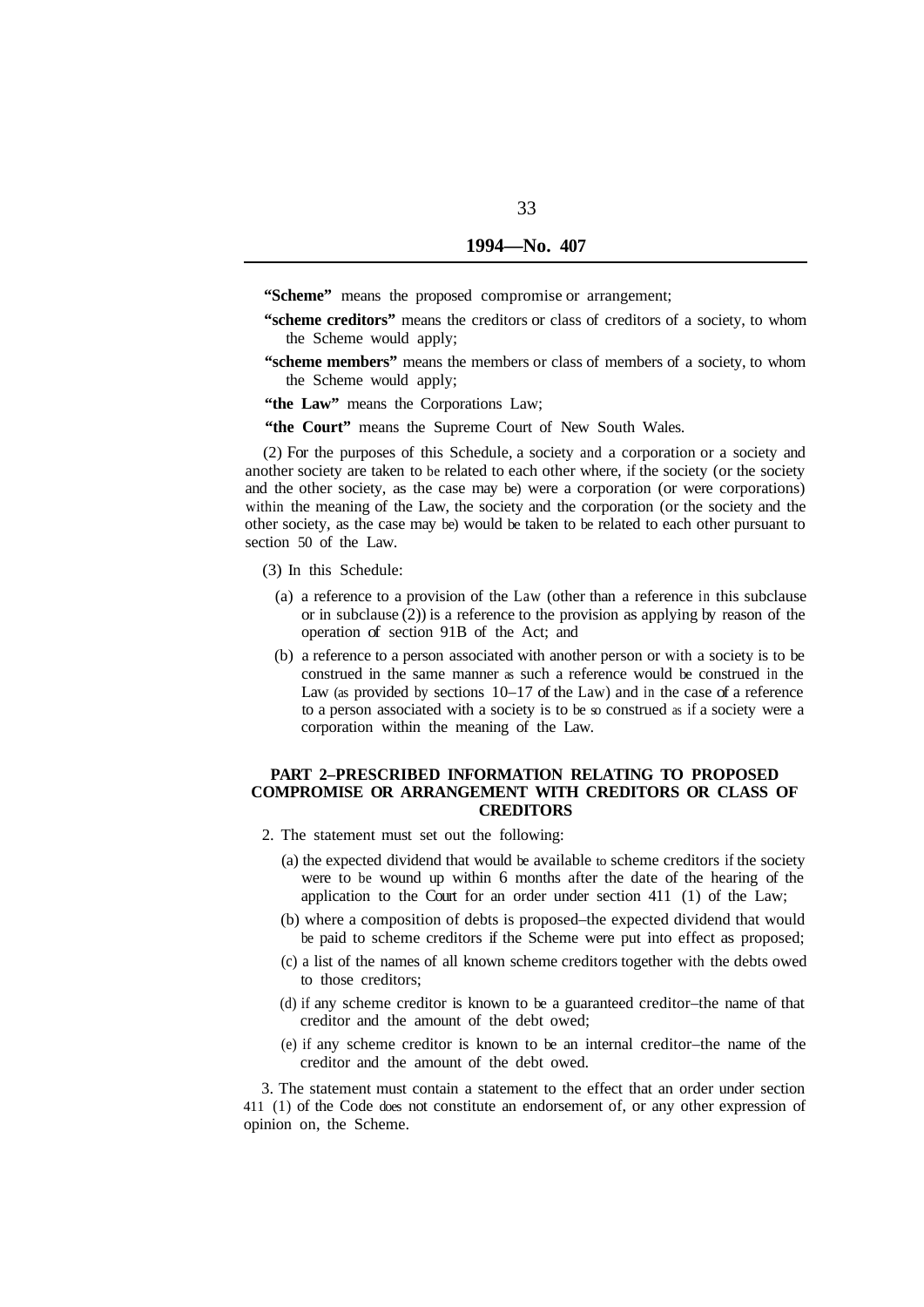- 4. The statement must contain as a schedule or have annexed to it the following:
	- (a) a report as to the affairs of the society in accordance with a form approved by the Registrar, drawn to represent the financial position of the society as at a day within one month of the date on which it is intended to apply to the Court for an order under section 411 (1) of the Law;
	- (b) a copy, certified by a director or a secretary of the society or (where an administrator of the society has been appointed pursuant to section 95A of the Act) by the administrator of the society to be a hue copy, of all accounts required to be laid before the society at the annual general meeting, together with a copy of every document required by law to be annexed to the accounts;
	- (c) where the person, if any, who would be appointed to manage the Scheme proposes to charge for his or her services and for the services of his or her staff in accordance with a particular scale of charges, that scale of charges.

#### **PART 2—PRESCRIBED INFORMATION RELATING TO PROPOSED COMPROMISE OR ARRANGEMENT WITH MEMBERS OR A CLASS OF MEMBERS**

- 5. The statement must set out:
	- (a) except in the case where the society the subject of the Scheme is in the course of being wound up, is under official management or is a society in respect of which an administrator has been appointed pursuant to section 95A of the Act, in relation to each director of the society:
		- (i) if the director desires to make, and considers himself or herself justified in making. a recommendation in relation to the Scheme—whether the director recommends the acceptance of the Scheme or recommends against acceptance and, in either case, his or her reasons for so recommending; or
		- (ii) if the director is not available to consider the Scheme—that the director is not so available and the cause of his or her not being available; or
		- (iii) in any other case—that the director does not desire to make, or does not consider himself or herself justified in making, a recommendation and, if the director so requires, his or her reasons for not wishing to do so; or
	- (b) where the society the subject of the Scheme is in the course of being wound up, is under official management or is a society in respect of which an administrator has been appointed pursuant to section 95A of the Act, in relation to each liquidator, each official manager or the administrator, as the case requires:
		- (i) if the liquidator, official manager or administrator, as the case may be, wishes to make a recommendation in relation to the Scheme-whether the liquidator, official manager or administrator, as the case may be, recommends the acceptance of the Scheme or recommends against acceptance and, in either case, his or her reasons for so recommending; or
		- (ii) in any other case—that the liquidator, official manager or administrator. as the case may be, does not wish to make a recommendation and his or her reasons for not wishing to do so.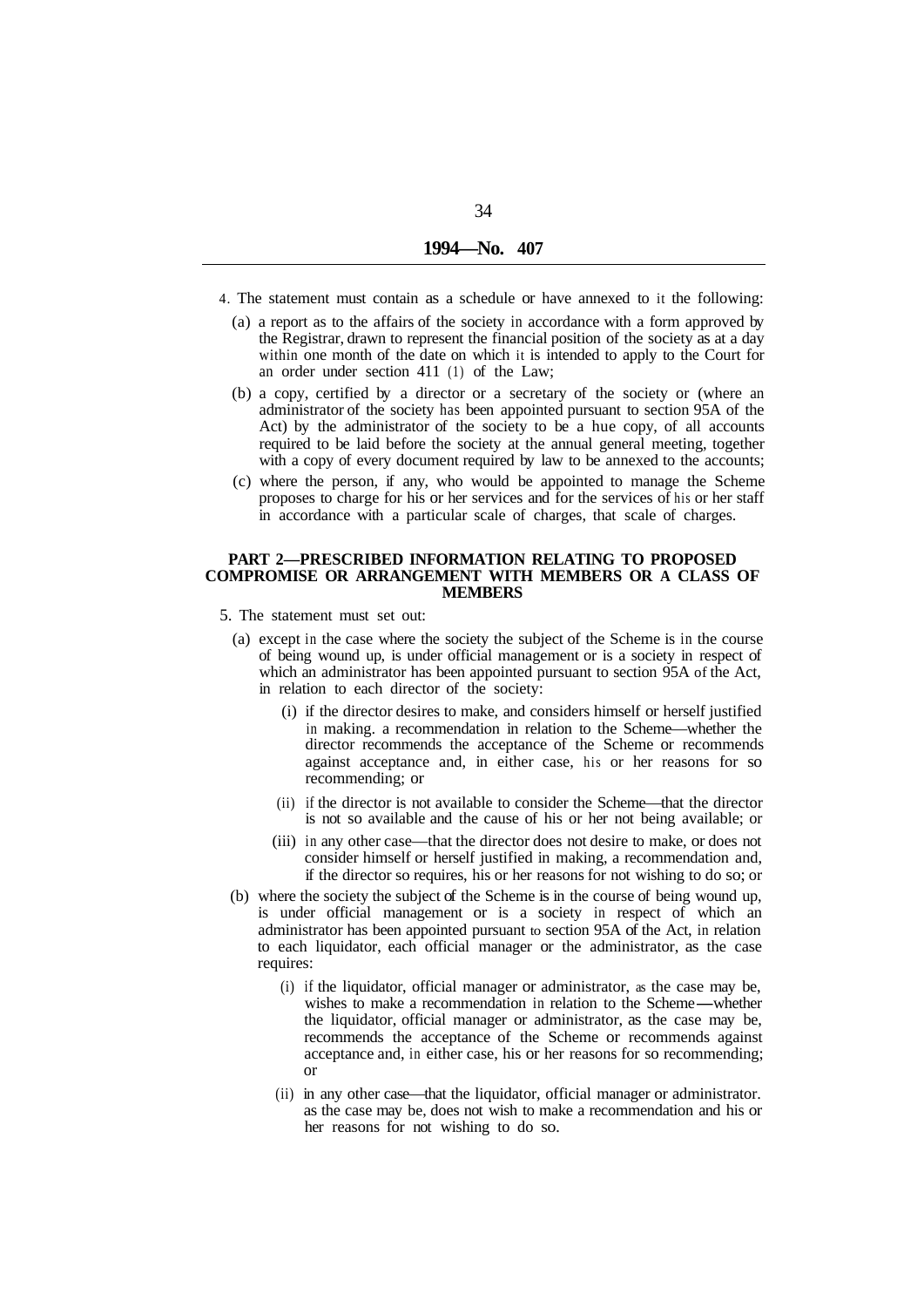- 6. The statement must set out the following:
	- (a) the number, description and the amount of marketable securities of the society the subject of the Scheme held by or on behalf of each director of the society or, in the case of a director by or on behalf of whom none are so held. a statement to that effect;
	- (b) in respect of each director of the society the subject of the Scheme, by whom or on whose behalf shares in that society are held, whether:
		- (i) the director intends to vote in favour of, or against, the Scheme; or
		- (ii) the director has not decided whether he or she will vote in favour of, or against, the Scheme;
	- (c) where it is proposed that any payment or other benefit will:
		- (i) be made or given to any director, secretary, officer or administrator of the society the subject of the Scheme as compensation for loss of, or as a consideration for or in connection with his or her retirement from, office as a director, secretary, officer or administrator of the society the subject of the Scheme or of a corporation that is related to the society the subject of the Scheme; or
		- (ii) be made or given to any director, secretary or officer of any corporation that is related to the society the subject of the Scheme as compensation for the loss of, or as consideration for or in connection with his or her retirement from. office as a director, secretary or officer of the society the subject of the Scheme or of a corporation that is related to that society,

particulars of the proposed payment or benefit;

- (d) where there is any other agreement or arrangement made between any director of the society the subject of the Scheme and any other person in connection with or conditional upon the outcome of the Scheme—particulars of any such agreement or arrangement;
- (e) if the object of the Scheme is for a corporation to acquire control of a society, whether any director of that society has any interest in any contract entered into by the corporation seeking control and particulars of the nature and the extent of each such interest, if any;
- (f) all the information that the society the subject of the Scheme has as to the number of any shares of the society that have been allotted or transferred in the 6 months immediately preceding the date on which the statement is lodged with the Registrar for registration and the amount of those shares and the prices at which they were allotted or transferred;
- (g) whether, within the knowledge of the directors of the society the subject of the Scheme, or, where the society the subject of the Scheme is in liquidation or under official management or is a society in respect of which an administrator has been appointed pursuant to section 95A of the Act, the knowledge of the liquidator. the official manager or the administrator. the financial position of the society has materially changed since the date of the last balance sheet laid before the society in general meeting or transmitted to members in accordance with section 89 of the Act and, if so, full particulars of any such change or changes;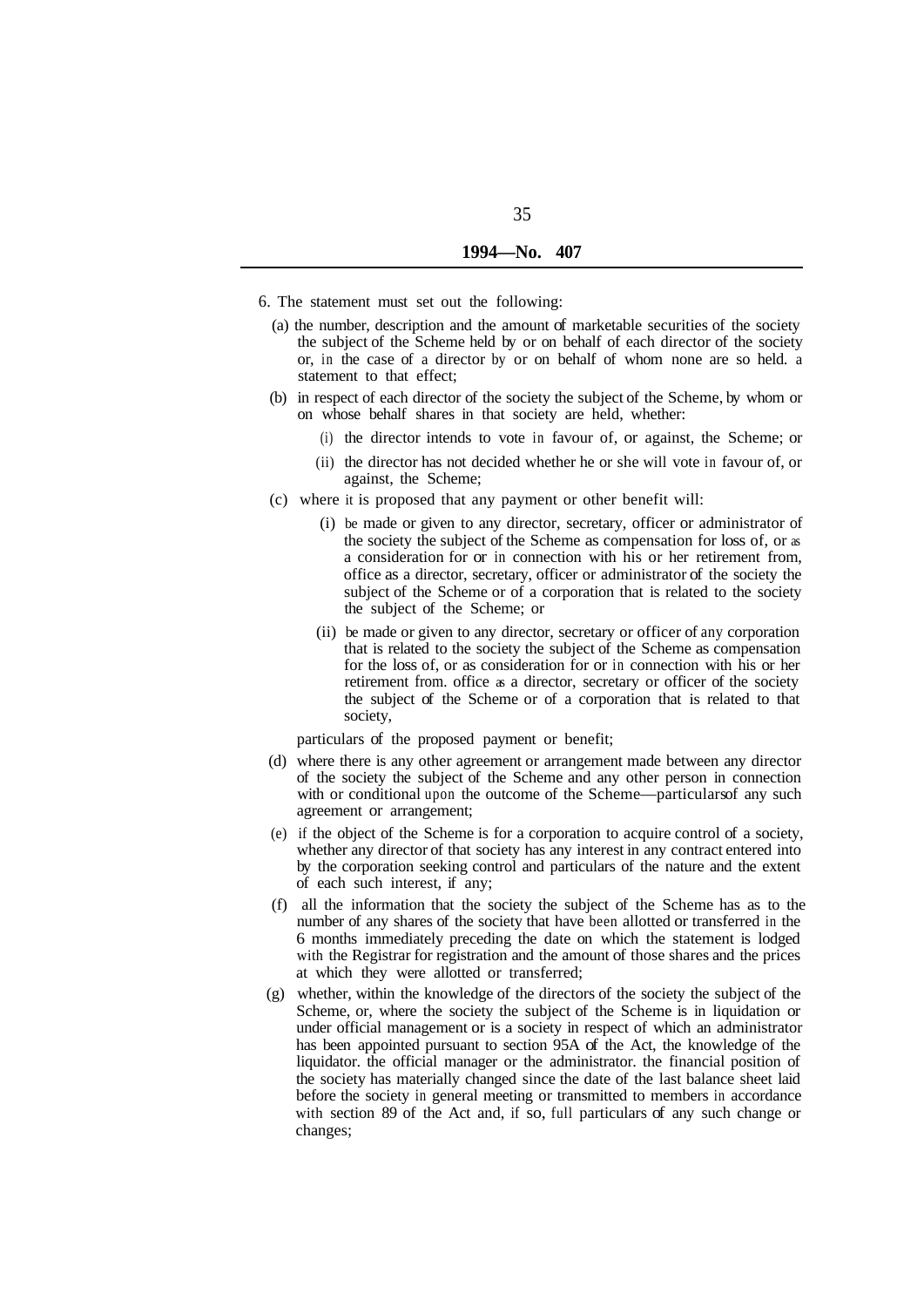| 1994-No. | 407 |
|----------|-----|
|          |     |

(h) any other information material to the making of a decision in relation to the Scheme, being information that is within the knowledge of any director, liquidator, official manager or administrator of a society the subject of the Scheme and which has not previously been disclosed to the scheme members.

7. The statement must set out particulars of the intentions of the directors or the administrator of the society the subject of the Scheme regarding:

- (a) the continuation of the business of the society;
- (b) any major changes to be made to the business of the society, including any redeployment of the fixed assets of the society; and
- (c) the future employment of the present employees of the society.

# **NOTES**

# **TABLE OF PROVISIONS**

#### PART 1—PRELIMINARY

- 1. Citation
- 2. Commencement
- 3. Definitions
- 4. FINCOM has functions of the Registrar for co-operative housing societies

#### PART 2—FORMATION OF SOCIETY

- 5. Application to register
- 6. Declaration to accompany application
- 7. Statement
- 8. List of directors
- 9. List of members of a society
- 10. Certificate of incorporation
- 11. Certificate of registration
- 12. Application by company to register

#### PART 3—AMALGAMATION OF SOCIETIES

- 13. Application for registration
- 14. Certificate of incorporation
- 15. Gazette notice of amalgamation

## PART 4—AFFAIRS OF SOCIETIES

- 16. Registered office
- 17. Change of address
- 18. Change of name of a society
- 19. Advertisement of change of name
- 20. Certificate of incorporation
- 21. Deceased members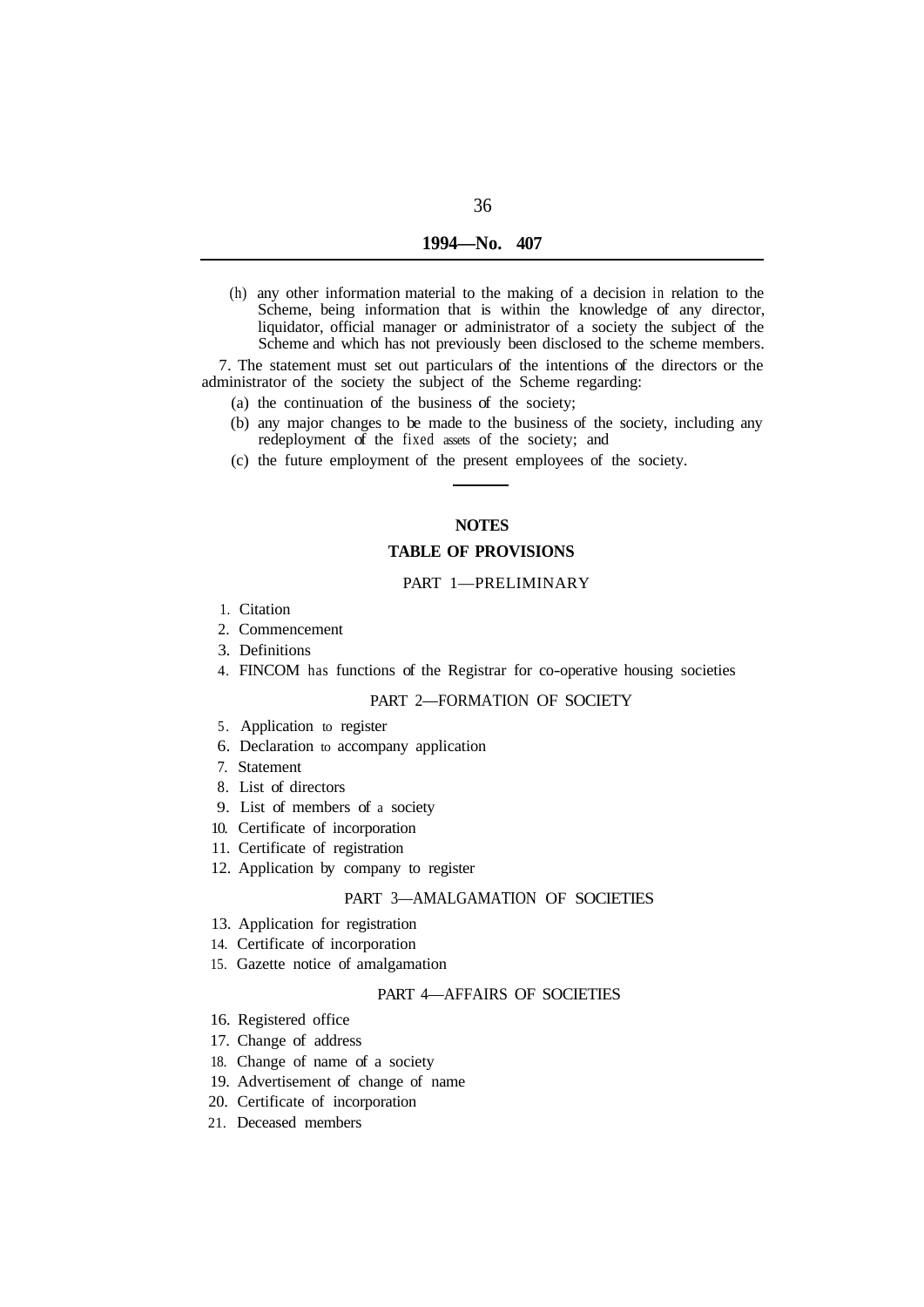- 22. Application by company for exemption from provisions of section 61 (1) of the Act
- 23. Additional powers
- 24. Additional powers of associations
- 25. Investment of funds
- 26. Application for membership
- 27. Registration of alteration of rules
- 28. Registration of special resolution
- 29. Minutes
- 30. Payments by societies
- 31. Registers
- 32. Annual returns
- 33. Notice of nomination
- 34. Revocation of nomination
- 35. Variation of nomination
- 36. Maximum fine
- 37. Reference of disputes to Registrar
- 38. Notice of hearing and requisition to attend
- 39. Notice to particular witness
- 40. Determination of Registrar
- 41. Registration of dissolution
- 42. Gazette notice
- 43. Registration of charges and appointment of receivers and managers
- 44. Fees

#### PART 5—MISCELLANEOUS

- 45. Advisory committees
- 46. Starr-Bowkett Co-operative Building Societies—form of additional security for purposes of section 16A (3) (e) of the Act
- 47. Co-operative housing societies
- 48. Prescribed amount for purposes of section 16A (1) of the Act
- 49. Valuation of land—building societies
- 50. Names of societies in register
- 51. Prescribed lenders under section 65A (1A) (d) of the Act
- 52. Loan repayments—co-operative housing societies
- 53. Prescribed amount under section 88AA of the Act
- 54. Application of Corporations Law
- 55. Matter to be set forth in rules
- 56. Modification of certain provisions of Corporations Law—compromises and arrangements